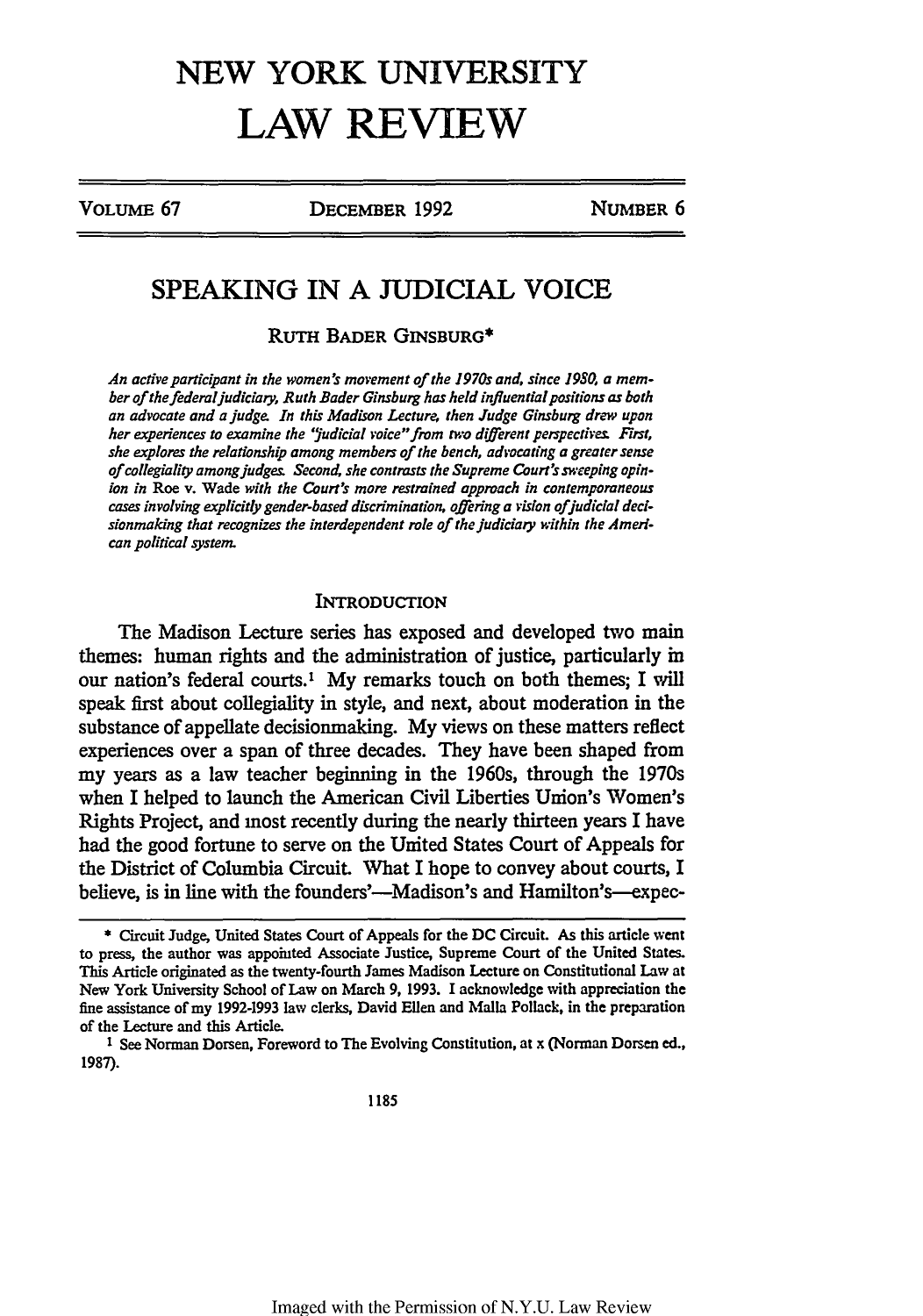tation. As a preface, I will comment on that expectation.

James Madison's forecast still brightens the spirit of federal judges. In his June 1789 speech introducing to Congress the amendments that led to the Bill of Rights, Madison urged:

If [a Bill of Rights is] incorporated into the Constitution, independent tribunals of justice will consider themselves in a peculiar manner the guardians of those rights; they will be an impenetrable bulwark... naturally led to resist every encroachment upon rights... stipulated for in the Constitution by the declaration of rights.<sup>2</sup>

Today's independent tribunals of justice are faithful to that "original understanding" when they adhere to traditional ways courts have realized the expectation Madison expressed.

In *The Federalist* No. 78, Alexander Hamilton said that federal judges, in order to preserve the people's rights and privileges, must have authority to check legislation and acts of the executive for constitutionality.3 But he qualified his recognition of that awesome authority. The judiciary, Hamilton wrote, from the very nature of its functions, will always be "the least dangerous" branch of government, for judges hold neither the sword nor the purse of the community; ultimately, they must depend upon the political branches to effectuate their judgments.4 Mindful of that reality, the effective judge, I believe and will explain why in these remarks, strives to persuade, and not to pontificate. She speaks in "a moderate and restrained" voice,<sup>5</sup> engaging in a dialogue with, not a diatribe against, co-equal departments of government, state authorities, and even her own colleagues.

I spoke of the founders' "original understanding" a moment ago, and that expression, as I comprehend it, bears clarification in this preface. In his 1987 *Foreword* to *The Evolving Constitution,* the second collection of Madison Lectures, Norman Dorsen stressed, as Chief Justice John Marshall did in 1819, that our fundamental instrument of govern-

**<sup>2</sup>**1 Annals of Congress 457 (Joseph Gales ed., 1789), quoted in Chapman v. California, 386 U.S. 18, 21 n.4 (1967). While Madison originally doubted the efficacy of bills of rights, he eventually joined Jefferson in recognizing the value of "the legal check [a declaration of rights] puts into the hands of the judiciary." Letter from Thomas Jefferson to James Madison (Mar. 15, 1789), in 14 The Papers of Thomas Jefferson 659 (Julian P. Boyd ed., 1958); see also Maeva Marcus, The Adoption of the Bill of Rights, 1 Win. & Mary Bill of Rts. **J.** 115, 117-19 (1992).

**<sup>3</sup>** See The Federalist No. 78, at 466 (Alexander Hamilton) (Clinton Rossiter ed., 1961). 4 Id. at 465.

**<sup>5</sup>** I borrow language here from Professor Brainerd Currie's guide to analysis of choicc-oflaw cases in which the policies of two states are in apparent conflict. See Brainerd Currie, The Disinterested Third State, 28 Law & Contemp. Probs. 754, 757 (1963) ("IT]he conception should be re-examined, with a view to a more moderate and restrained interpretation both of the policy and of the circumstances in which it must be applied to effectuate the forum's legitimate purpose."); see also Herna Hill Kay, A Defense of Currie's Governmental Interest Analysis, 215 Recueil des Cours 10, 68-73 (1989-III).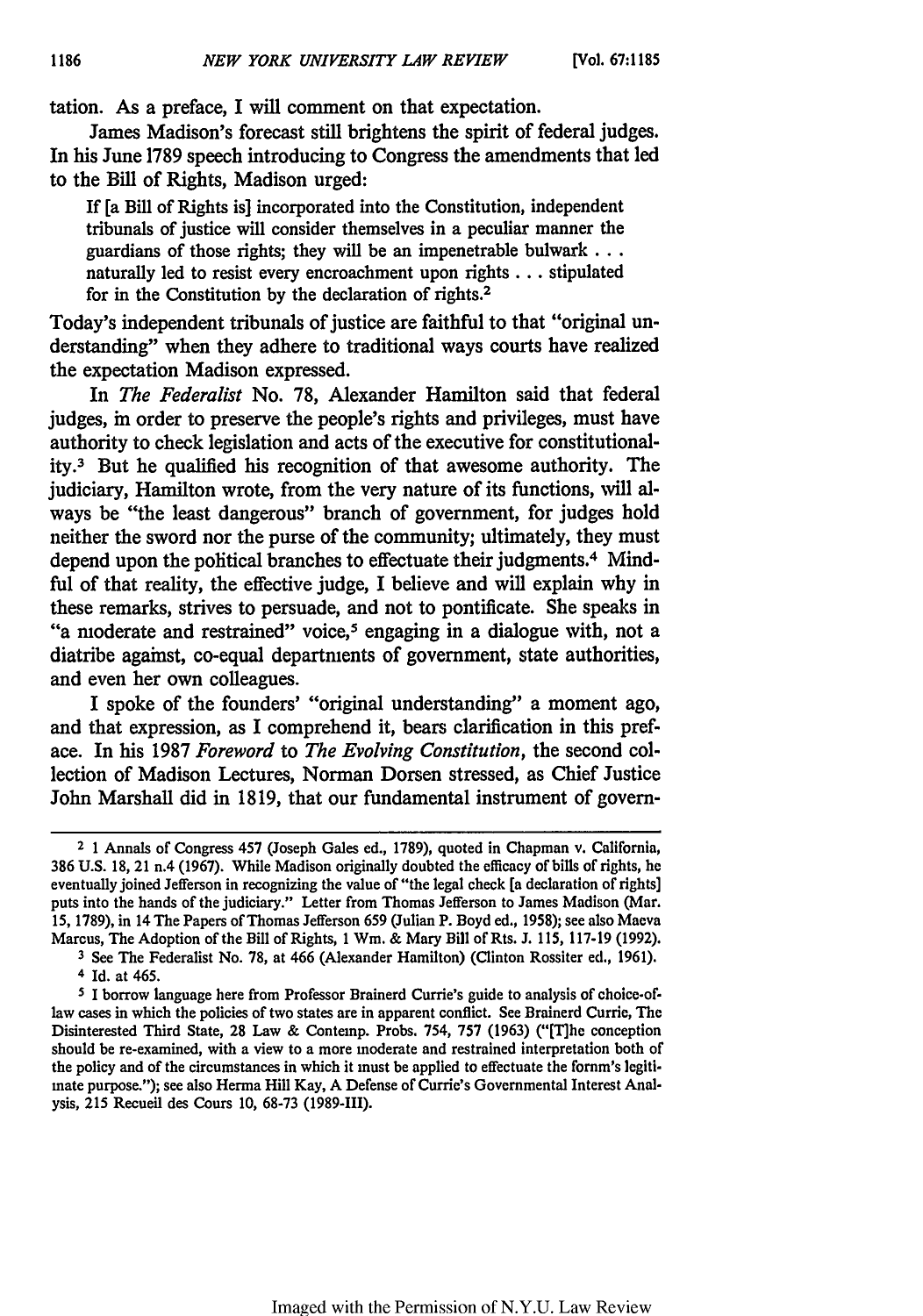ment is an evolving document, "an instrument 'intended to endure for ages to come.' "<sup>6</sup> Professor Dorsen quoted Chief Justice Charles Evans Hughes's 1934 rejection of the notion that "the great clauses of the Constitution must be confined to the interpretation which the framers, with the conditions and outlook of their time, would have placed upon them."7 That understanding, as Professor Dorsen commented, has been and should remain common ground.8

In the recent decade and more of bicentennial celebrations, Supreme Court Justice Thurgood Marshall reminded us that while the Constitution's endurance is indeed something to celebrate, the framers had a distinctly limited vision of those who counted among "We the People."<sup>9</sup> Qualified voters when the nation was new bore more than a passing resemblance to the framers: the franchise was confined to property-owning adult white males, people free from dependence on others, and therefore considered trustworthy citizens, not susceptible to influence or control by masters, overlords, or supervisors.10 In 1787, only five of the thirteen states had abolished slavery, women did not count as part of the franchise-holding, politically active community in any state, and wealth qualifications severely limited voter eligibility even among white males.<sup>11</sup> In correspondence with a friend about the qualifications for voting in his home state of Massachusetts, patriot and second President John Adams elaborated:

[I]t is dangerous to open so fruitful a source of controversy and altercation as would be opened by attempting to alter the qualifications of voters; there will be no end of it. New claims will arise; women will demand a vote; lads from twelve to twenty-one will think their rights not enough attended to; and every man who has not a farthing, will demand an equal voice with any other, in all acts of state. It tends to confound and destroy all distinctions, and prostrate all ranks to one common level. <sup>12</sup>

Our second President notwithstanding, equalizing voices and destroying rank distinctions have been dominant concerns in recent genera-

**9** See id.

**<sup>6</sup> N.** Dorsen, supra note **1,** at xii (quoting McCulloch v. Maryland, **17 U.S. (4 Wheat.) 316,** 415 **(1819)).**

**<sup>7</sup>** Id. (quoting Home Bldg. & Loan Ass'n v. Blaisdell, **290 U.S. 398, 443** (1934)).

<sup>&</sup>lt;sup>9</sup> See Thurgood Marshall, Reflections on the Bicentennial of the United States Constitution, 101 Harv. L. Rev. **1,** 2 (1987).

**<sup>10</sup>** See Richard B. Morris, The Forging of the Union, 1781-1789, at **162-93 (1987);** Linda *K.* Kerber, "Ourselves and Our Daughters Forever": Women and the Constitution, 1787- 1876, This Constitution: **A** Bicentennial Chron., Spring 1985, at 25.

**<sup>11</sup>** See Deborah Jones Merritt, What's Missing from the Bill of Rights?, 1991 **U.** IM. L Rev. 765, 766-69.

**<sup>12</sup>**Letter from John Adams to James Sullivan **(May 26, 1776),** in **9 The Works of** John Adams 378 (Charles Francis Adams ed., 1854).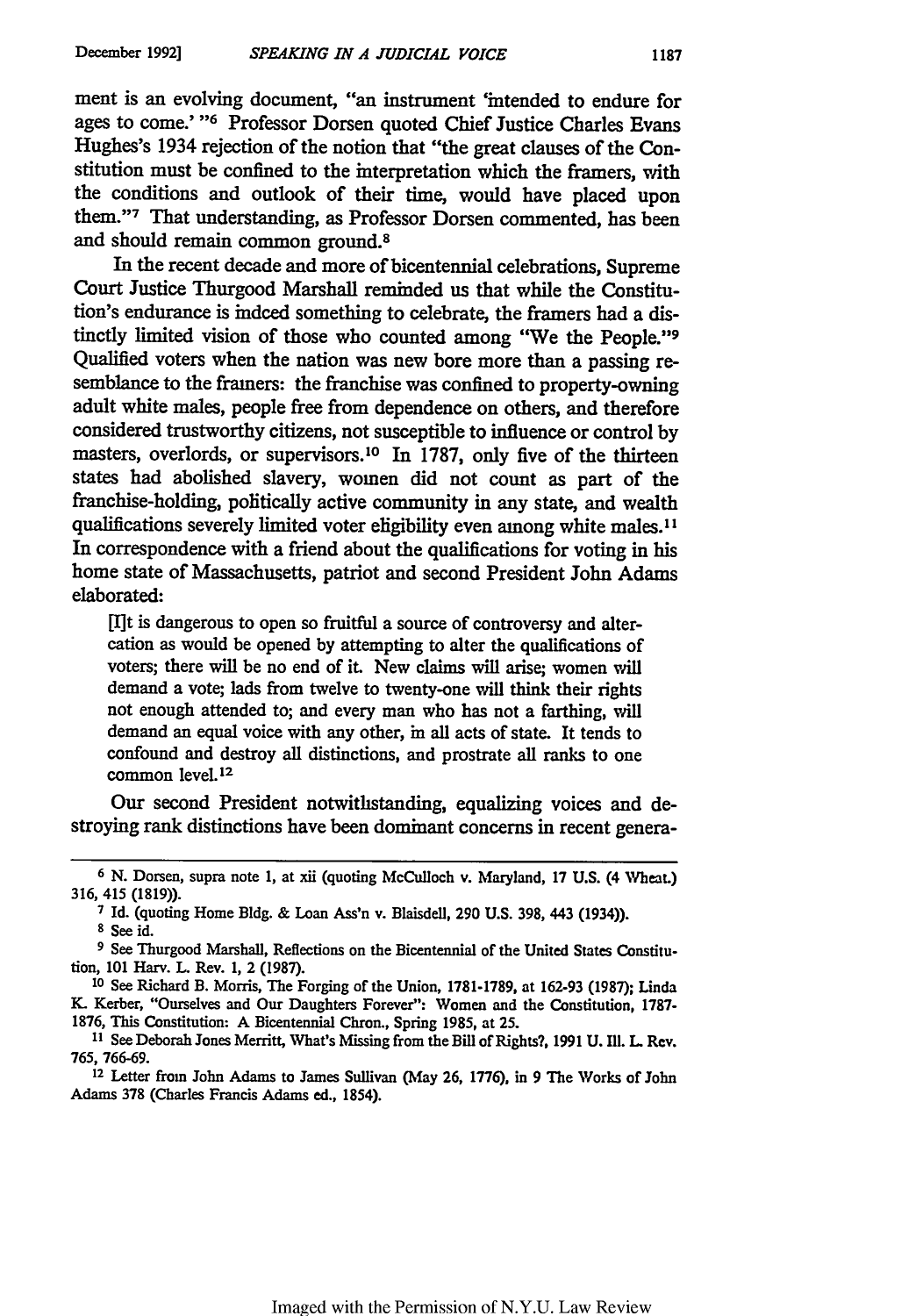tions and, as one would expect, the focus of several Madison Lectures.<sup>13</sup> Although the word "equal," or "equality," in relation to individual rights does not even appear in the original U.S. Constitution or in the first ten amendments that compose the Bill of Rights, 14 the equal dignity of individuals ideal is part of our constitutional legacy, even of the pre-Civil War original understanding, in this vital sense. The founding fathers rebelled against the patriarchal power of kings and the idea that political authority may legitimately rest on birth status. Their culture held them back from fully perceiving or acting upon ideals of human equality and dignity. Thomas Jefferson, for example, when President, told his Secretary of the Treasury: "The appointment of a woman to [public] office is an innovation for which the public is not prepared, nor am I."<sup>15</sup> But the founders stated a commitment in the Declaration of Independence to equality and in the Declaration and the Bill of Rights to individual liberty. Those commitments had growth potential. As historian Richard Morris has written, a prime portion of the history of the U.S. Constitution is the story of the extension (through amendment, judicial interpretation, and practice) of constitutional rights and protections to once-excluded groups: to people who were once held in bondage, to men without property, to Native Americans, and to women. **<sup>16</sup>**

**I**

#### COLLEGIALITY IN APPELLATE DECISIONMAKING

I turn now to the first of the two topics this lecture addresses-the style of judging appropriate for appellate judges whose mission it is, in Hamilton's words, "to secure a steady, upright, and impartial administration of the laws."17 Integrity, knowledge, and, most essentially, judgment are the qualities Hamilton ascribed to the judiciary.<sup>18</sup> How is that essential quality, judgment, conveyed in the opinions appellate judges write? What role should moderation, restraint, and collegiality play in

**<sup>13</sup>** See, e.g., Arthur Goldberg, Equality and Governmental Action, in The Evolving Constitution 25 (Norman Dorsen ed., 1987); J. Skelly Wright, Public School Desegregation, in id. at 44; Abe Fortas, Equal Rights-for Whom?, in id. at 85; Thurgood Marshall, Group Action in the Pursuit of Justice, in id. at 85.

<sup>&</sup>lt;sup>14</sup> See Merritt, supra note 11, at 765; R. Morris, supra note 10, at 162-63.

**<sup>15</sup>**Letter from Thomas Jefferson to Albert Gallatin (Jan. 13, 1807), in **I** The Writings of Albert Gallatin 328 (Henry Adams ed., 1960). Jefferson, who declared it self-evident "that all men are created equal," also expressed this once prevailing view: "Were our State a pure democracy.., there would yet be excluded from our deliberations.., women, who, to prevent depravation of morals and ambiguity of issues, should not mix promiscuously in the public meetings of men." Letter from Thomas Jefferson to Samuel Kercheval (Sept. 5, 1816), in 10 The Writings of Thomas Jefferson 46 n.1 (Paul L. Ford ed., 1899).

**<sup>16</sup>**R. Morris, supra note 10, at 193.

**<sup>17</sup>** The Federalist No. 78, supra note 3, at 465.

**<sup>18</sup>**See id. at 465, 471.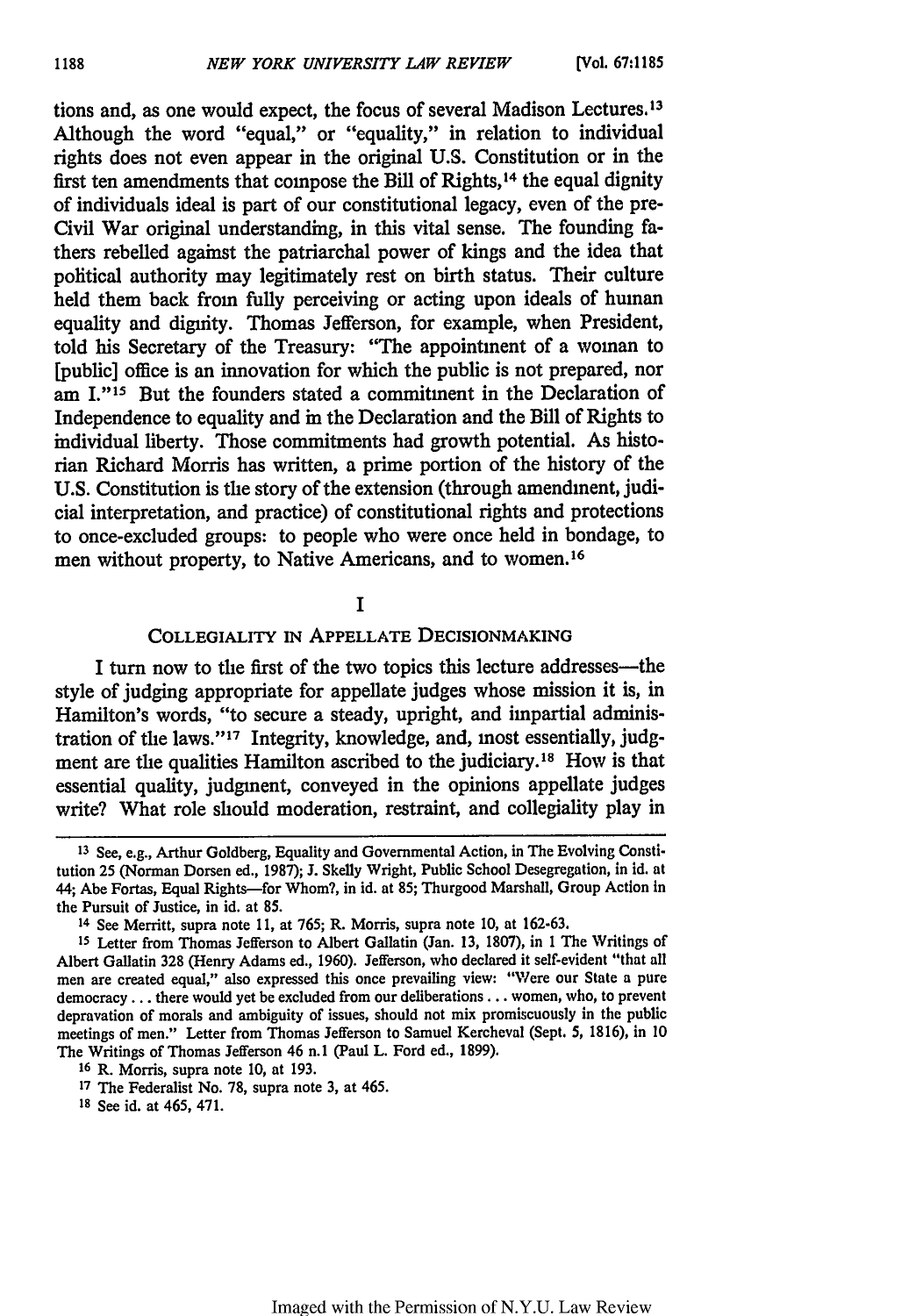the formulation of judicial decisions? As background, I will describe three distinct patterns of appellate opinion-casting: individual, institutional, and in-between. <sup>19</sup>

The individual judging pattern has been characteristic of the Law Lords, who serve as Great Britain's Supreme Court. The Lords sit in panels of five and, traditionally, have delivered opinions seriatim, each panel member, in turn, announcing his individual judgment and the reasons for it.<sup>20</sup>

In contrast to the British tradition of opinions separately rendered by each judge as an individual, the continental or civil law traditions typified and spread abroad by France and Germany call for collective, corporate judgments. In dispositions of that genre, disagreement is not disclosed. Neither dissent nor separate concurrence is published. Cases are decided with a single, per curiam opinion generally following a uniform, anonymons style.<sup>21</sup>

Our Supreme Court, when John Marshall became Chief Justice, made a start in the institutional opinion direction. Marshall is credited with establishing the practice of announcing judgments in a single opinion for the Court.<sup>22</sup> The Marshall Court, and certainly its leader, had a strong sense of institutional mission, a mission well served by unanimity. Marshall was criticized, in those early days, for suppressing dissent. Thomas Jefferson complained: "An opinion is huddled up in conclave, perhaps by a majority of one, delivered as if unanimous, and with the silent acquiescence of lazy or timid associates, by a crafty chief judge, who sophisticates the law to his own mind, by the turn of his own reasoning."23

But even Marshall, during his long tenure as Chief Justice, ultimately dissented on several occasions and once concurred with a separate opinion.24 We continue in that middle way today. Our appellate courts

**<sup>22</sup>**See Karl M. ZoBell, Division of Opinion in the Supreme Court: **A** History of Judicial Disintegration, 44 Cornell L.Q. 186, 193 (1959); see also G. Edward White, The Working Life of the Marshall Court, 1815-1835, 70 Va. L. Rev. **1,** 36-47 (1984).

**<sup>23</sup>**Letter from Thomas Jefferson to Thomas Ritchie (Dec. *25,* **1820),** in 10 The Writings of Thomas Jefferson **169, 171** (Paul L. Ford ed., **1899).**

<sup>24</sup>See ZoBell, supra note 22, at **196 &** n.57.

**<sup>19</sup>** 1 have earlier addressed this topic in Ruth Bader Ginsburg, Remarks on Writing Separately, 65 Wash. L. Rev. 133 (1990). See also Ruth Bader Ginsburg, Styles of Collegial Judging, 39 Fed. Bar News & **J.** 199 (1992). These remarks borrow from, revise, and build upon my prior lectures.

**<sup>20</sup>**See Louis Blom-Cooper & Gavin Drewry, Final Appeal: **A** Study of the House of Lords in Its Judicial Capacity **81-82, 523 (1972);** see also Alan Paterson, The Law Lords 109-10 (1982) (noting that the Lords no longer routinely deliver five separate opinions).

<sup>21</sup>It has been said of the French tradition that the ideal judgment is "considered all the more perfect for its concise and concentrated style, so that only experienced jurists are able to understand and admire it" Ren6 David & John E.C. Brierley, Major Legal Systems in the World Today **129** (2d ed. 1978).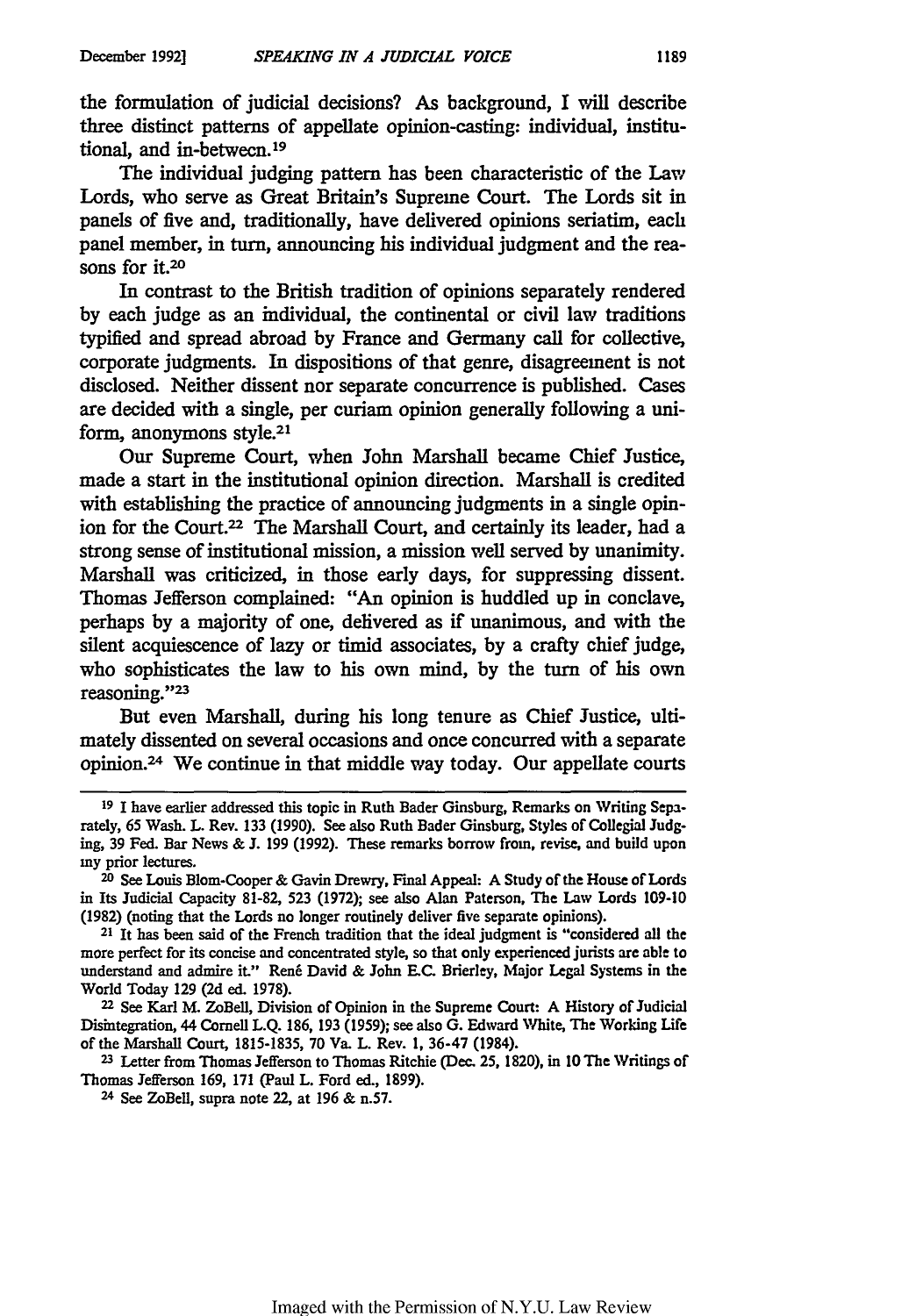generally produce a judgment or opinion for the court. In that respect, we bear some resemblance to the highly institution-minded civil law judges, although our judges individually claim authorship of most of the opinions they publish. In tune with the British or common law tradition, however, we place no formal limit on the prerogative of each judge to speak out separately.

To point up the difference between individual and institutional modes of judging, I have drawn upon a 1989 letter from a civilian jurist.25 The letter came from a member of the Conseil d'Etat, the illustrious body created by Napoleon that still serves, among other functions, as Supreme Administrative Court for France. The conseiller who wrote to me had observed, together with several of his colleagues, an appellate argument in the District of Columbia Circuit. The appeal was from a criminal conviction; the prime issue concerned the fifth amendment's double jeopardy ban.26 When the case was decided, I sent our French visitors copies of the slip sheet. It contained the panel's judgment, and three opinions, one per judge. I paraphrase the conseiller's reaction:

The way the decision is given is surprising for us according to our standards. The discussion of theory and of the meaning of precedents is remarkable. But the divided opinions seem to me very far from the way a judgment should issue, particularly in a criminal case. The judgment of a court should be precise and concise, not a discourse among professors, but the order of people charged to speak in the name of the law, and therefore written with simplicity and clarity, presenting short explanations. A judgment that is too long indicates uncertainty.

At the same time, it is very impressive for me to see members of a court give to the litigants and to the readers the content of their hesitations and doubts, without diminishing the credibility of justice, in which the American is so confident.<sup>27</sup>

The conseiller seems at first distressed, even appalled, at our readiness to admit that legal judgments (including constitutional rulings) are not always clear and certain. In his second thought, however, the conseiller appears impressed, touched with envy or admiration, that our system of justice is so secure, we can tolerate open displays of disagreement among judges about what the law is.<sup>28</sup>

**<sup>25</sup>**1 first used this illustration in Ruth Bader Ginsburg, On Muteness, Confidence, and Collegiality: A Response to Professor Nagel, 61 Colo. L. Rev. 715, 718 (1990).

**<sup>26</sup>** United States v. Rosenberg, 888 F.2d 1406 (D.C. Cir. 1989).

**<sup>27</sup>**Letter from B. Ducamin, President, Section of Finances, Conseil d'Etat, to Judge Ruth Bader Ginsburg (Dec. 15, 1989) (on file with the New York University Law Review).

**<sup>28</sup>** But cf. L. Blom-Cooper & **G.** Drewry, supra note 20, at 81 (observing that, as an exccption to the individual opinion tradition, separate opinions in English criminal appeals are disfavored and may be presented only when the presiding judge so authorizes).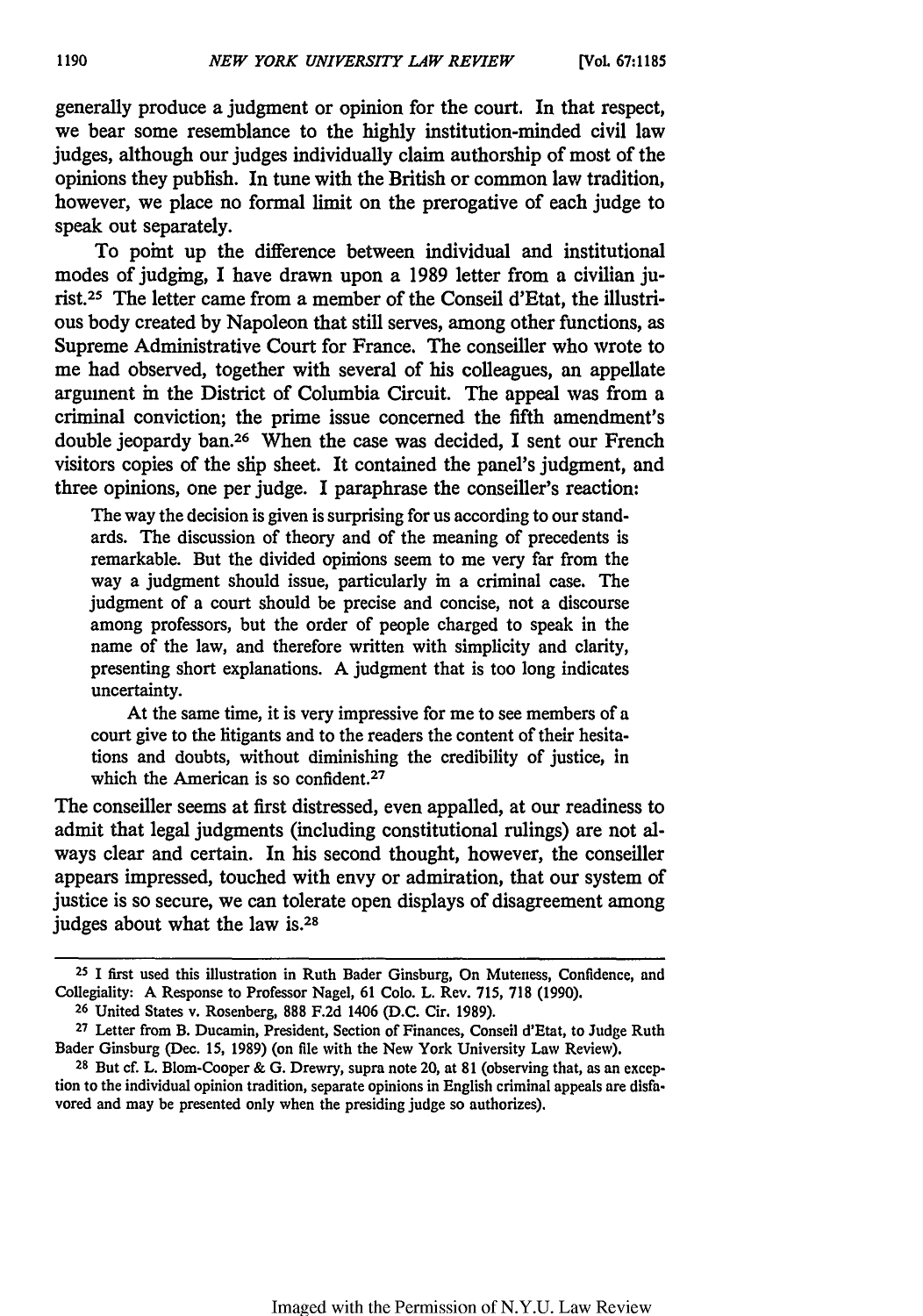But overindulgence in separate opinion writing may undermine both the reputation of the judiciary for judgment and the respect accorded court dispositions. Rule of law virtues of consistency, predictability, clarity, and stability may be slighted when a court routinely fails to act as a collegial body.29 Dangers to the system are posed by two tendencies: too frequent resort to separate opinions and the immoderate tone of statements diverging from the position of the court's majority.

Regarding the first danger, recall that "the Great Dissenter," Justice Oliver Wendell Holmes, in fact dissented less often than most of his colleagues.30 Chief Justice Harlan F. Stone once wrote to Karl Llewellyn (both gentlemen were public defenders of the right to dissent): "You know, if I should write in every case where I do not agree with some of the views expressed in the opinions, you and all my other friends would stop reading [my separate opinions]."31 In matters of statutory interpretation, Justice Louis **D.** Brandeis repeatedly cautioned: "[I]t is more important that the applicable rule of law be settled than that it be settled right." "This is commonly true," Brandeis continued, "even where the error is a matter of serious concern, provided correction can be had by legislation."<sup>32</sup> Revered constitutional scholar Paul A. Freund, who clerked for Justice Brandeis, recalled Justice Cardozo's readiness to suppress his dissent in common law cases (the Supreme Court had more of those in pre-Erie33 days), so that an opinion would come down unanimous. <sup>34</sup>

Separate concurrences and dissents characterize Supreme Court decisions to a much greater extent than they do court of appeals threejudge panel decisions. In the District of Columbia Circuit, for example, for the statistical year ending June 1992, the court rendered 405 judgments in cases not disposed of summarily; over eighty-six percent of those decisions were unanimous. 35 During that same period, the

**<sup>29</sup>**See Robert W. Bennett, A Dissent on Dissent, 74 Judicature **255, 258-59 (1991).**

**<sup>30</sup>**See ZoBell, supra note 22, at 202.

**<sup>31</sup>**Walter F. Murphy, Elements of Judicial Strategy 62 (1964) (quoting Letter from then Justice Stone to Karl Llewellyn (Feb. 4, 1935)).

**<sup>32</sup>**Burnet v. Coronado Oil & Gas Co., **285 U.S.** 393, 406 (1932) (Brandeis, **J.,** dissenting) (citation omitted); see also Di Santo v. Pennsylvania, **273** U.S. 34, 42 **(1927)** (Brandeis, *J.,* dissenting).

**<sup>33</sup>**Erie R.R. Co. v. Tompkins, 304 U.S. 64 (1938) (holding that federal courts must apply state law except in matters governed **by** the federal Constitution or **by** Acts of Congress).

<sup>34</sup> Colloquy, Proceedings of the Forty-Ninth Judicial Conference of the District of Columbia Circuit (May 24, **1988)** (comment of Paul A. Freund), reprinted in 124 F.R.D. 241, 336, **347** (1989).

**<sup>35</sup>**See Summary of Annual Report of **D.C.** Circuit Opinions for Statistical Year July **1.** 1991 - June **30, 1992** (the 405 figure includes **291** opinions published in the Federal Reporter series and 114 unpublished opinions issued in cases resolved after oral argument; separate concurrences and dissents numbered 55).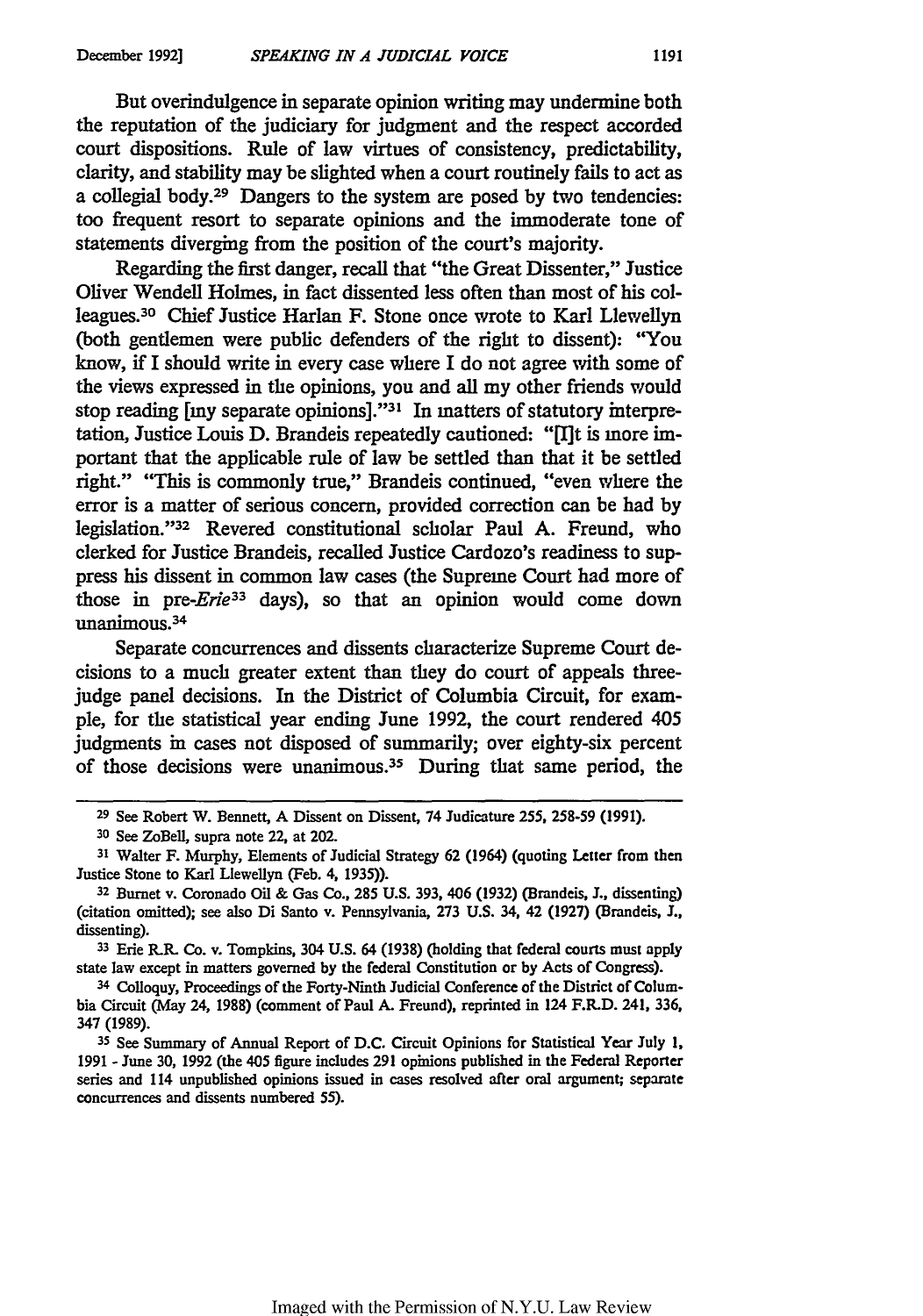Supreme Court decided 114 cases with full opinions; only 21.9% of the decisions were unanimous.36 A reality not highlighted by a press fond of separating Carter from Reagan/Bush appointees<sup>37</sup> accounts in considerable measure for this difference: the character of cases heard by courts of appeals combines with our modus operandi to tug us strongly toward the middle, toward moderation and away from notably creative or excessively rigid positions.<sup>38</sup> (The tug is not so strong, however, as to make a proposal I recently advanced acceptable. At a meeting of U.S. court of appeals judges in February 1993, I suggested that when panels are unanimous, the standard practice should be to issue the decision per curiam, without disclosing the opinion writer. That would encourage brevity, I thought, and might speed up dispositions. Few of the judges in attendance found the idea appealing.)

Concerning the character of federal cases, unlike the Supreme Court, courts of appeals deal far less frequently with grand constitutional questions than with less cosmic questions of statutory interpretation or

**<sup>36</sup>**See The Supreme Court, **1991** Term-The Statistics, **106** Harv. L. Rev. **378, 380 (1992).** For the 68 memorandum orders, however, the unanimity rate was 91.2%. See id.

**<sup>37</sup>**See, e.g., George Archibald, Free Hill Mailings to Future Districts Banned by Court, Wash. Times, July 31, 1992, at A3 **("A** three-judge panel of the U.S. Court of Appeals for the District of Columbia split 2-1.... Judges Laurence H. Silberman, a Reagan appointee, and A. Raymond Randolph, appointed by President Bush, voted to overturn" the district court's ruling; "Judge Patricia M. Wald, a Carter appointee, voted [to affirm]."); Philip **J.** Hilts, Judge Overturns Federal Seizure of Abortion Pill, N.Y. Times, July 15, 1992, at Al ("In the increasingly political battle over [the] RU486 [abortion pill], the decision favoring the woman, who brought the drug into the country to test the ban, came from a judge who had been appointed **by** President Jimmy Carter. Later, his order was stopped by a panel of three judges... **:** John M. Walker, President Bush's cousin and a Bush appointee, and Frank X. Altimari and Daniel J. Mahoney, both appointed by President Ronald Reagan."); Karen Riley, Mayor to Flout Court Ruling, Wash. Times, May 9, 1992, at **Al** ("['Mayor Sharon Pratt Kelly] said the Bush and Reagan administrations had packed the federal bench with judges who are in 'retreat' on civil rights issues"; she "threatened to defy" a unanimous federal appeals court decision "by two Carter-appointed judges and a judge appointed by President Bush" striking down the District's minority contracting program.); Cindy Rugeley, Abortion Fight Now Heads to Legislature, Houston Chron., June 30, 1992, at **All** ("'President Bush has changed his opinion on abortion and so it's not surprising to see the Supreme Court-a majority of whom have been appointed by President Bush or Reagan-ignoring its own precedent and changing its opinion on a woman's right to choose.' ") (quoting Texas Lieutenant Governor Bob Bullock); Will DeKalb Students Win?, Atlanta J. & Const., April 2, 1992, at A18 (editorial) (People seeking "to end the last vestiges of segregation in American schools" face "a federal judiciary dominated by conservatives appointed by Presidents Reagan and Bush"; "[t]hose judges are likely to be more sympathetic to school officials arguing for a return of local control than to minority students seeking remedies to the lingering effects of segregation."). But see, e.g., Mary Deibel, Supreme Surprises, Star Trib. (Minneapolis), July 5, 1992, at 14A ("Of the three dozen cases in which the administration advocated a position, it lost 20 times, often because of the votes of the five justices appointed by Bush and his predecessor, Ronald Reagan.").

**<sup>38</sup>**See **J.** Woodford Howard, Jr., Courts of Appeals in the Federal Judicial System 189-221 (1981); Ruth Bader Ginsburg, The Obligation to Reason Why, 37 **U.** Fla. L. Rev. 205, 212, **216** (1985).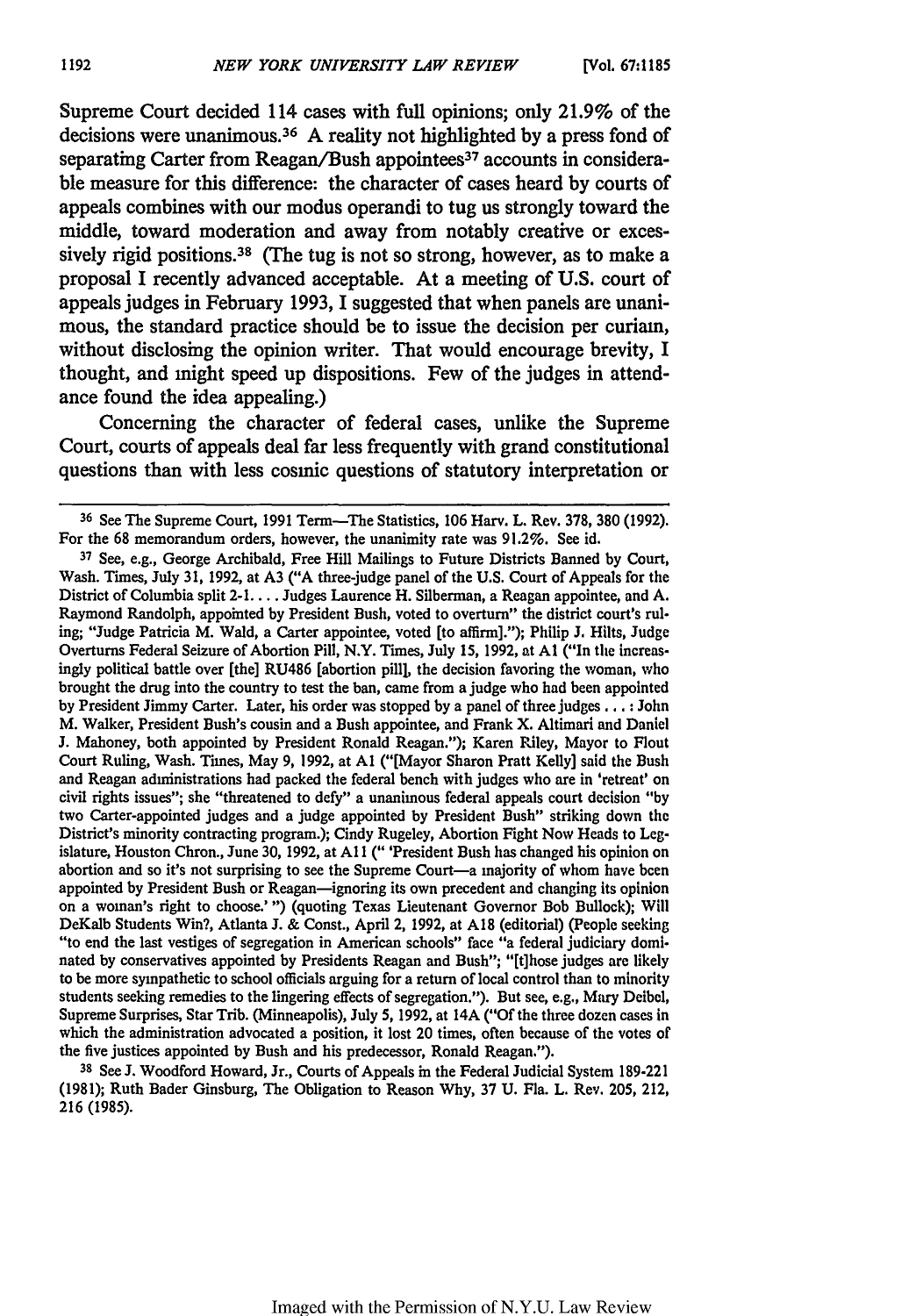the rationality of agency or district court decisions. In most matters of that variety, as Justice Brandeis indicated, it is best that the matter be definitively settled,<sup>39</sup> preferably with one opinion. Furthermore, lower court judges are bound more tightly by Supreme Court precedent than is the High Court itself.

Turning to the way we operate, I note first that no three-judge panel in a circuit is at liberty to depart from the published decision of a prior panel; law of the circuit may be altered only by the court en banc.40 To assure that each panel knows what the others are doing, the District of Columbia Circuit, and several other federal circuit courts of appeals, circulate opinions to the full court, once approved by a panel, at least a week in advance of release.4'

Second, in contrast to district judges, who are the real power holders in the federal court system-lords of their individual fiefdoms from case filing to first instance final judgment-no single court of appeals judge can carry the day in any case. To attract a second vote and establish durable law for the circuit, a judge may find it necessary to moderate her own position, sometimes to be less bold, other times to be less clear.<sup>42</sup> We can listen to and persuade each other in groups of three more effectively than can a larger panel.

On the few occasions each year when we sit en banc-in the District of Columbia Circuit, all twelve of us when we are full strength-I can appreciate why unanimity is so much harder to achieve in Supreme Court judgments. Not only do the Justices deal much more often with constitutional questions, where, in many cases, only overruling or constitutional amendment can correct a mistake. In addition, one becomes weary after going round the table on a first ballot. It is ever so much easier to have a conversation-and an exchange of views on opinion drafts-among three than among nine or twelve.<sup>43</sup>

William *tL* Rehnquist, Chief Justices I Never Knew, **3** Hastings Const. LQ. **637,** 643 (1976) (quoting Edwin McElwain, The Business of the Supreme Court as Conducted **by** ChiefJustice Hughes, 63 Harv. L. Rev. *5,* 19 (1949)).

<sup>43</sup>**Cf.** Jon **0.** Newman, The Second Circuit Review, 1987-1988 Term-Foreword: In Banc

<sup>&</sup>lt;sup>39</sup> See note 32 and accompanying text supra.

<sup>&</sup>lt;sup>40</sup> See Ginsburg, supra note 38, at 215 & n.47. If a panel opinion plainly has not stood the test of time, the court can abbreviate the en banc process. See id. at 215 n.48.

<sup>41</sup> Under current District of Columbia Circuit practice, judgments that will not **be** published in the Federal Reporter series, as well as decisions scheduled for publication, are irculated to the full court before release to the public. See D.C. Cir. R. 36(a)(2), (c).

<sup>42</sup>On the check exerted **by** colleagues, Chief Justice William H. Rehnquist has described the practice of one of his predecessors, Chief Justice Charles Evans Hughes:

He approached his own decisions with his usual meticulous care, turning out innumerable drafts in order to be certain of the most correct and precise language. But he had no particular pride of authorship, and if in order to secure a vote he was forced to put in some disconnected or disjointed thoughts or sentences, in they went and let the law schools concern themselves with what they meant.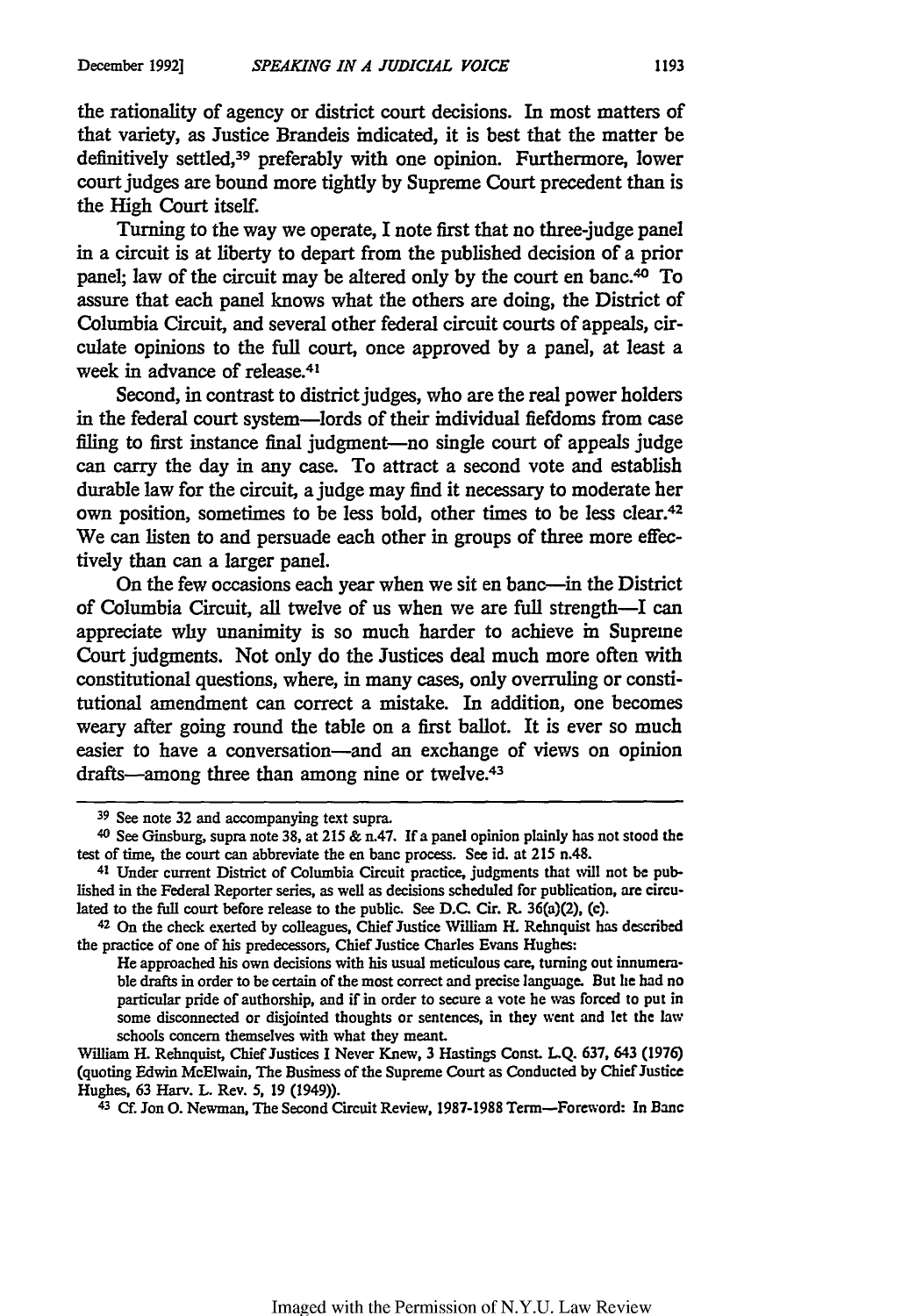In writing for the court, one must be sensitive to the sensibilities and mindsets of one's colleagues, which may mean avoiding certain arguments and authorities, even certain words.<sup>44</sup> Should institutional concerns affect the tone of separate opinions, when a judge finds it necessary to write one?

I emphasize first that dissents and separate concurrences are not consummations devoutly to be avoided. As Justice William **J.** Brennan said in thoughtful defense of dissents: "None of us, lawyer or layman, teacher or student, in our society must ever feel that to express a conviction, honestly and sincerely maintained, is to violate some unwritten law of manners or decorum."<sup>45</sup> I question, however, resort to expressions in separate opinions that generate more heat than light. Consider this sample from an April **1991** District of Columbia Circuit decision. The dissenter led off: "Running headlong from the questions briefed and argued before us, my colleagues seek refuge in a theory as novel as it is questionable. Unsupported by precedent, undeveloped by the court, and unresponsive to the facts of this case, the... theory announced today has an inauspicious birth."<sup>46</sup> That spicy statement, by the way, opposed an en banc opinion in which all of the judges concurred, except the lone dissenter.

It is "not good for public respect for courts and law and the administration of justice," Roscoe Pound decades ago observed, for an appellate judge to burden an opinion with "intemperate denunciation of [the writer's] colleagues, violent invective, attributionls of bad motives to the majority of the court, and insinuations of incompetence, negligence, prejudice, or obtuseness of [other judges]."<sup>47</sup> Yet one has only to thumb through the pages of current volumes of United States Reports and Federal Reporter Second to come upon condemnations by the score of a court or colleague's opinion or assertion as, for example, "folly,"<sup>48</sup> "ludi-

Practice in the Second Circuit, 1984-1988, 55 Brook. L. Rev. 355, 369-70 (1989) ("[I]f we were confronting one another frequently each year as members of an in banc court, I believe there would be at least some risk to the extremely high level of civility that now pervades our relationships both in the decision-making and opinion-writing phases of our work.").

<sup>44</sup>See Frank M. Coffin, The Ways of a Judge: Reflections from the Federal Appellate Bench 181-88 (1980).

<sup>45</sup>William J. Brennan, Jr., In Defense of Dissents, 37 Hastings L.J. 427, 437 (1986).

<sup>46</sup>Coalition for the Preservation of Hispanic Broadcasting v. FCC, 931 F.2d 73, 80 **(D.C.** Cir. 1991) (Mikva, C.J., dissenting); see also id. at 84 (court's decision is "driven more **by** evasion than logic"; "nonsensical results will flow from [it]").

<sup>47</sup>Roscoe Pound, Cacoethes Dissentiendi: The Heated Judicial Dissent, 39 A.B.A. J. 794, 795 (1953). For more recent commentary, see Brenda Jones Quick, Whatever Happened to Respectful Dissent?, A.B.A. J., June 1991, at 62.

<sup>48</sup>R.A.V. v. St. Paul, 112 S. Ct. 2538, 2560 (1992) (White, **J.,** concurring in the judgment) ("I join the judgment, but not the folly of the opinion.").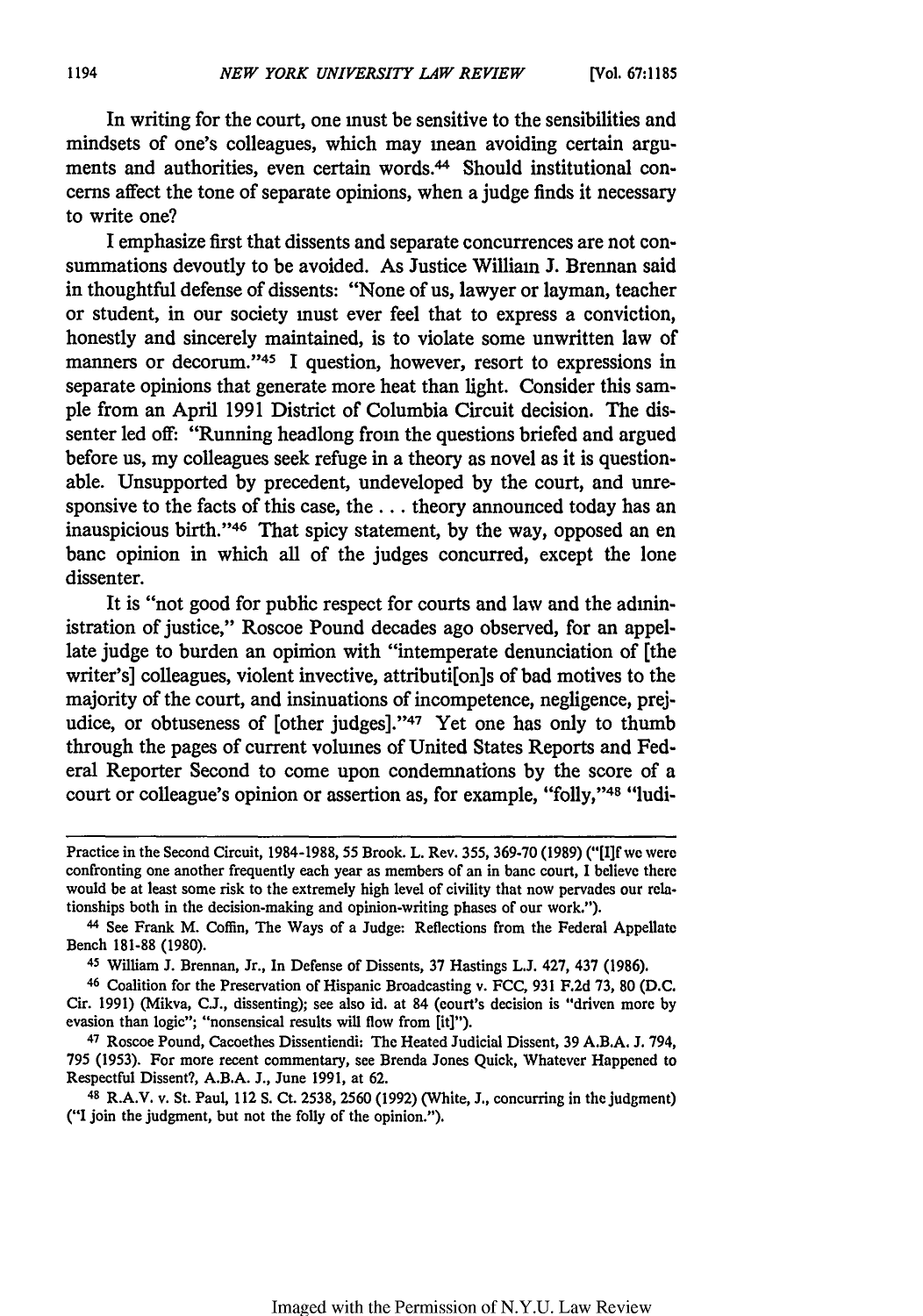crous,"<sup>49</sup> "outrageous,"<sup>50</sup> one that "cannot be taken seriously,"<sup>51</sup> "inexplicable," $52$  "the quintessence of inequity," $53$  a "blow against the People,"<sup>54</sup> "naked analytical bootstrapping,"<sup>55</sup> "reminiscent . . . of Sherman's march through Georgia,"<sup>56</sup> and "Orwellian."<sup>57</sup>

"[L]anguage impugning the motives of a colleague," Senior Third Circuit Judge Collins **J.** Seitz recently commented, may give momentary satisfaction to the separate opinion writer, but "does nothing to further cordial relationships on the court."<sup>58</sup> Judge Seitz counseled "waiting a day"—I would suggest even a week or two—"before deciding whether to

50 Planned Parenthood v. Casey, 112 S. Ct. 2791, 2875 (1992) (Scalia, J., concurring in the judgment in part and dissenting in part) **("I must...** respond to a few of the more outrageous arguments in today's opinion, which it is beyond human nature to leave unanswered.").

**<sup>51</sup>**Webster v. Reproductive Health Servs., 492 **U.S.** 490, **532 (1989)** (Scalia, **J.,** concurring in part and concurring in the judgment) ("Justice O'Connor's assertion . . . that a 'fundamental rule of judicial restraint' requires us to avoid reconsidering *Roe,* cannot be taken seriously."); **cf.** Payne v. Tennessee, 111 **S. CL 2597,** 2622 (1991) (Marshall, **J.,** dissenting) ("majority cannot sincerely expect anyone to believe [its assertion]"); McCleskey v. Zant, **I11 S.** Ct. 1454, 1481 (1991) (Marshall, **J.,** dissenting) ("It is difficult to take [the majority's] reasoning **seri**ously."); Maislin Indus., **U.S.,** Inc. v. Primary Steel, Inc., 497 **U.S. 116, 139** (1990) (Stevens, **J.,** dissenting) ("Even wearing his famous blinders, old Dobbin would see through the tired arguments the Court accepts today.").

**52** Coleman v. Thompson, **111 S.** Ct. 2546, 2574 **(1991)** (Blackmun, **J.,** dissenting) (descrbing majority's distinction as "inexplicable" and its conception as "entirely unprecedented"). **<sup>53</sup>**Id. at 2578.

54 Morgan v. Illinois, 112 **S. CL** 2222, 2242 (1992) (Scalia, **J.,** dissenting) **(Today ...** the Court strikes a further blow against the People in its campaign against the death penalty."). **<sup>55</sup>**Central States Motor Freight Bureau v. ICC, 924 F.2d **1099,** 1112 **(D.C.** Cir. **1991)**

(Silberman, **J.,** dissenting) (majority's suggestion "is naked analytical bootstrapping"). **<sup>56</sup>**Synovus Fin. Corp. v. Board of Governors of the **Fed.** Reserve Sys., **952 F.2d** 426, 437 **(D.C.** Cir. **1991)** (Silberman, **J.,** dissenting) ("The majority's opinion... is reminiscent for Civil War buffs of Sherman's march through Georgia. Principles **of** administrative law are brushed aside like Johnston and Hood's army. Our precedents are overturned like Georgia plantations."). For a restrained and moderate reply from a South Carolinian, **see** id. at 437 **n.8** (Henderson, **J.)** ("With all respect to our colleague in dissent, to equate the legal issues in this case with a Civil War campaign manifests not only a misunderstanding of those issues but also

a lack of appreciation for a wrenching event in our country's history."). **<sup>57</sup>**Planned Parenthood v. Casey, 112 **S. CL 2791, 2882 (1992)** (Scalia, **J.,** concurring in the judgment in part and dissenting in part) ("[T]o portray *Roe* as the statesmanlike 'settlement' of a divisive issue, a jurisprudential Peace of Westphalia that is worth preserving, is nothing less than Orwellian."); County of Allegheny **v. ACLU,** 492 **U.S. 573, 678 (1989)** (Kennedy, **J.,** concurring in the judgment in part and dissenting in part) ("Court lends its assistance to an Orwellian rewriting of history"); **FCC** v. League of Women Voters, **468 U.S.** 364, 417 **n.10** (1984) (Stevens, J., dissenting) (majority's argument "would be laughable were it not so Orwellian"); United Steelworkers v. Weber, 443 **U.S. 193, 219-21 (1979)** (Rehnquist, **J.,** dissenting) (Court has behaved like "Orwellian speaker" who, in mid-sentence, "'switched from one line to the other' *")* (quoting George Orwell, 1984, **181-82** (1949)).

**<sup>58</sup>**Collins **J.** Seitz, Collegiality and the Court of Appeals, **75** Judicature **26, 27 (1991).**

**<sup>49</sup>** Lee v. Weisman, 112 **S. Ct** 2649, **2679, 2681, 2685 (1992)** (Scalia, **J., dissenting) (de**scribing Court's opinion as "oblivious to our history," "incoherent," "nothing short of ludicrous," and "a jurisprudential disaster").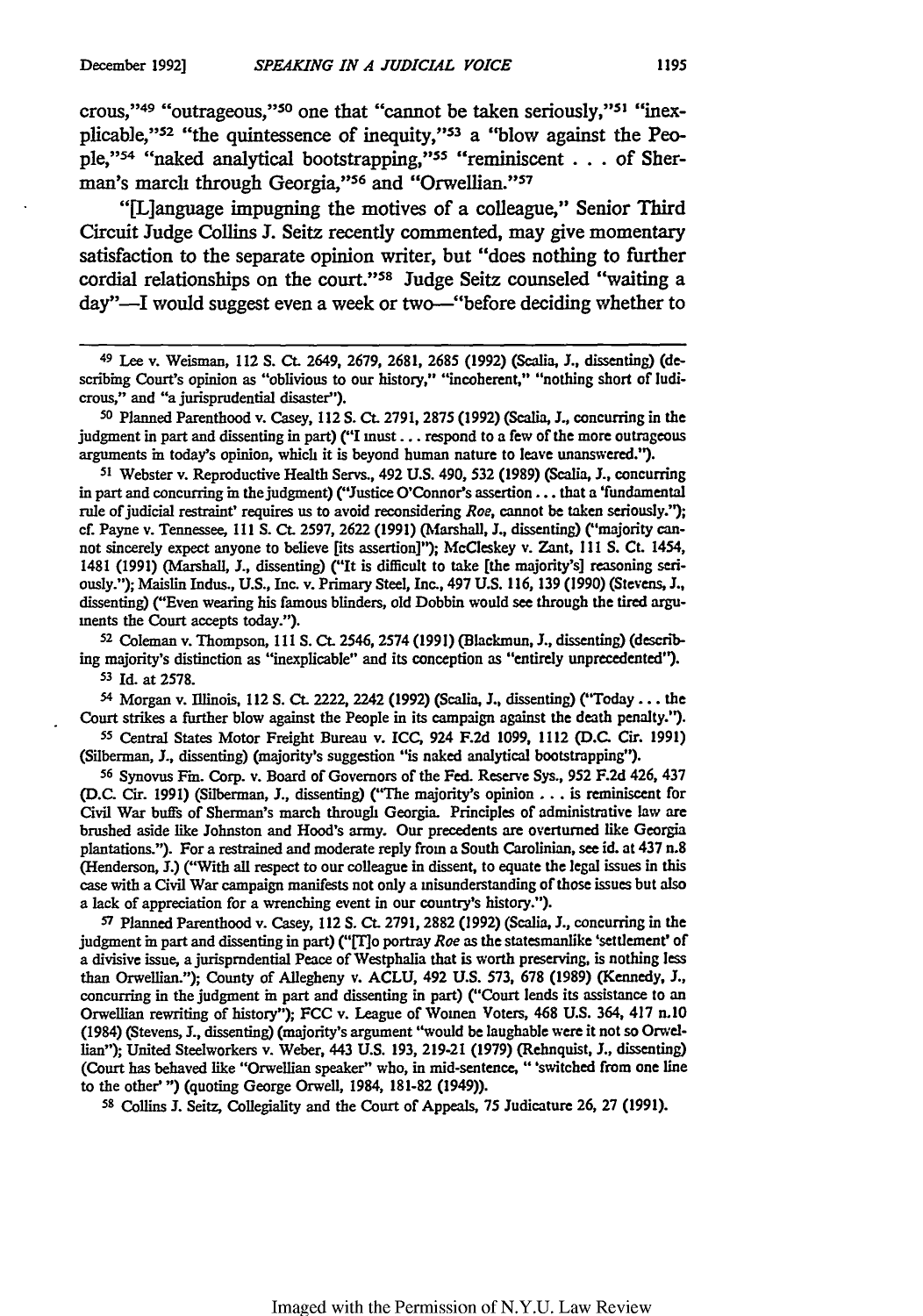send a biting response." 59

The most effective dissent, I am convinced, "stand[s] on its own legal footing";60 it spells out differences without jeopardizing collegiality or public respect for and confidence in the judiciary. I try to write my few separate opinions each year as I once did briefs for appellees---as affirmative statements of my reasons, drafted before receiving the court's opinion, and later adjusted, as needed, to meet the majority's presentation. Among pathmarking models, one can look to Justice Curtis's classic dissent in the *Dred Scott* case,<sup>61</sup> and, closer to our time, separate opinions by the second Justice John Marshall Harlan.62

Taking a comparative sideglance, I find instructive the March 5, 1992 judgment of the Supreme Court of Ireland in the case of *Attorney General v. X.*<sup>63</sup> The case involved a fourteen-year-old girl who, it was alleged, had been raped by the father of a school friend and had become pregnant. She and her parents had gone to England to secure an abortion. But they promptly returned home when notified that the Attorney General had obtained an order from the High Court (the court of first instance) in Ireland enjoining their travel and its purpose. At issue was a clause of the Constitution of Ireland that read: "The State acknowledges the right to life of the unborn and, with due regard to the equal right to life of the mother, guarantees in its laws to respect, and, as far as practicable, by its laws to defend and vindicate that right."<sup>64</sup>

In fact, no implementing laws had been passed, so the courts were called upon to interpret the Constitution directly. The Supreme Court, composed of five judges, voted four to one to set aside the High Court's February 17, 1992 injunction.65 Each judge spoke separately, but the majority agreed that, in view of the documented "real and substantial" risk that the girl would take her own life, termination of her pregnancy was permissible, even in Ireland itself. In so ruling, the Chief Justice referred to precedent calling upon judges to bring to bear on their judg-

**65** See Opinion of Costello, J. (Ir. H. Ct.) (Feb. 17, 1992), reprinted in The Attorney General v. X and Others, supra note 63, at 9.

**<sup>59</sup>**Id.

**<sup>60</sup>**Id.

<sup>61</sup> Dred Scott v. Sandford, 60 U.S. (19 How.) 393 (1856), cited as a model of "reasoned discussion" in Pound, supra note 47, at 797.

**<sup>62</sup>**See, e.g., Welsh v. United States, 398 U.S. 333, 344 (1970) (Harlan, **J.,** concurring).

**<sup>63</sup>**The various High Court and Supreme Court opinions in this case are reprinted in The Attorney General v. X and Others (Sunniva McDonagh ed., 1992).

<sup>64</sup>Ireland Const. art. 40.3.3 (inserted following enactment of the Eighth Amendment of the Constitution Act, 1983). Following a referendum on November 25, 1992, two sentences were added to Article 40.3.3: "This subsection shall not limit freedom to travel between the State and another state"; "This subsection shall not limit freedom to obtain or make available, in the State, subject to such conditions as may be laid down by law, information relating to services lawfully available in another state."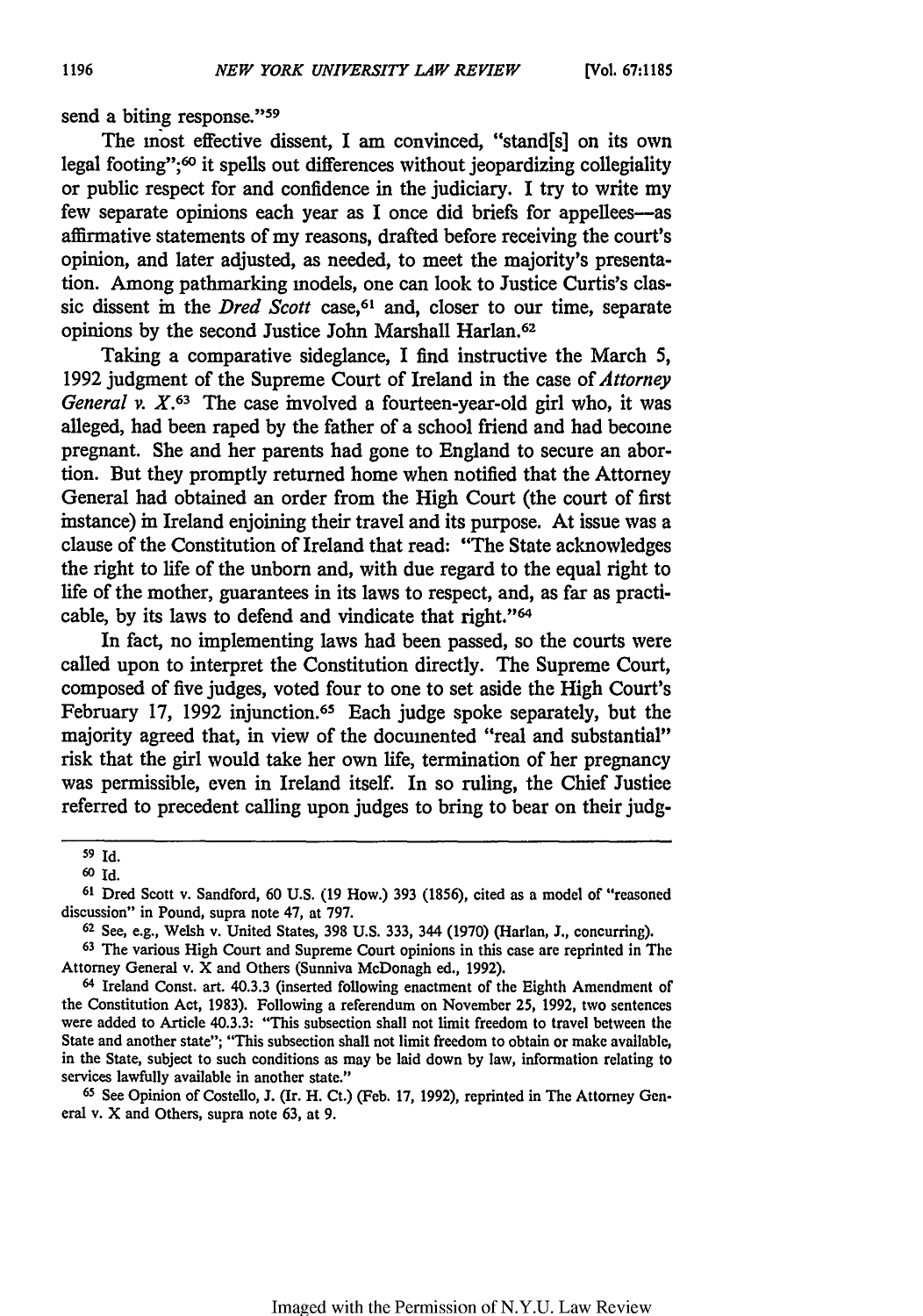ments the instruction in the Constitution's preamble that the fundamental instrument of government was adopted **by** the People "to promote the common good, with due observance of prudence, justice and charity so that the dignity and freedom of the individual might be assured."<sup>66</sup> Those concepts and judicial interpretations of them, the Chief Justice said, "may gradually change or develop as society changes and develops."<sup>67</sup>

The dissenting Justice spent no energy characterizing his colleagues' opinions as "activist" or "imperial."<sup>68</sup> He simply stated affirmatively his view that the evidence did not justify overturning the injunction. 69 "Suicide threats," he reasoned, "can be contained."<sup>70</sup> "The choice," he said, was "between the certain death of the unborn life and a feared substantial danger... but no degree of certainty of the [mother's death] **by** way of self-destruction."<sup>71</sup> The Constitution's "equal right" provision, he concluded, required the judiciary to prevent the certain death, not the one that could be guarded against.

I did not select this example as a springboard to comparison of positions on access to abortion under constitutional prescriptions and legal regimes here and abroad.72 I *chose Attorney General v. X* only to demonstrate that even in the most emotion-laden, politically sensitive case, effective opinion writing does not require a judge to upbraid colleagues for failing to see the light or to get it right.<sup>73</sup>

Concerned about the erosion of civility in the legal profession, the Seventh Circuit, commencing in the fall of 1989, conducted a "study and investigation into litigation practices and the attending relationships among lawyers, among judges, and between lawyers and judges."<sup>74</sup> The Final Report of the committee in charge of the study, released in June

**69** See Opinion of Hederman, **J.** (Ir. **S.C.)** *(Mar. 5,* **1992),** reprinted in The Attorney General v. X and Others, supra note 63, at *69,* 83.

**<sup>71</sup>Id.**

**72** See generally Mary Ann Glendon, Abortion and Divorce in Western Law **(1987);** Donald P. Kommers, Abortion and Constitution: United States and West Germany, **25 Am.** J. **Comp.** L. **255 (1977).**

**<sup>73</sup>**Dissents might concede, for example, more often than they do, that "[t]he majority's argument is **by** no means implausible." Hubbard v. **EPA,** 949 **F.2d** 453, 469 **(D.C.** Cir. **1991)** (Wald, **J.,** concurring in part and dissenting in part).

**<sup>74</sup>**Final Report of the Committee on Civility of the Seventh Federal Judicial Circuit 3 **(1992).**

**<sup>66</sup>**Opinion of **Finlay, CJ. (Ir. S.C.) (Mar. 5, 1992)** (quoting McGee v. Attorney General, [1974] **I.R. 284, 318 (Walsh,** *J.)),* reprinted in The Attorney General **v. X and Others, supra** note **63,** at 47, **59.**

**<sup>67</sup>Id.** (quoting State (Healy) v. Donoghue, **[1976]** I.R. **326,** 347 **(O'Higgins, C.J.)); cf.** text accompanying notes 6-8 supra.

**<sup>68</sup> Cf.,** e.g., Planned Parenthood v. Casey, 112 **S.** Ct. **2791, 2882 (1992)** (Scalia, J., concurring in the judgment in part and dissenting in part) ("The Imperial Judiciary lives.").

**<sup>70</sup>**Id.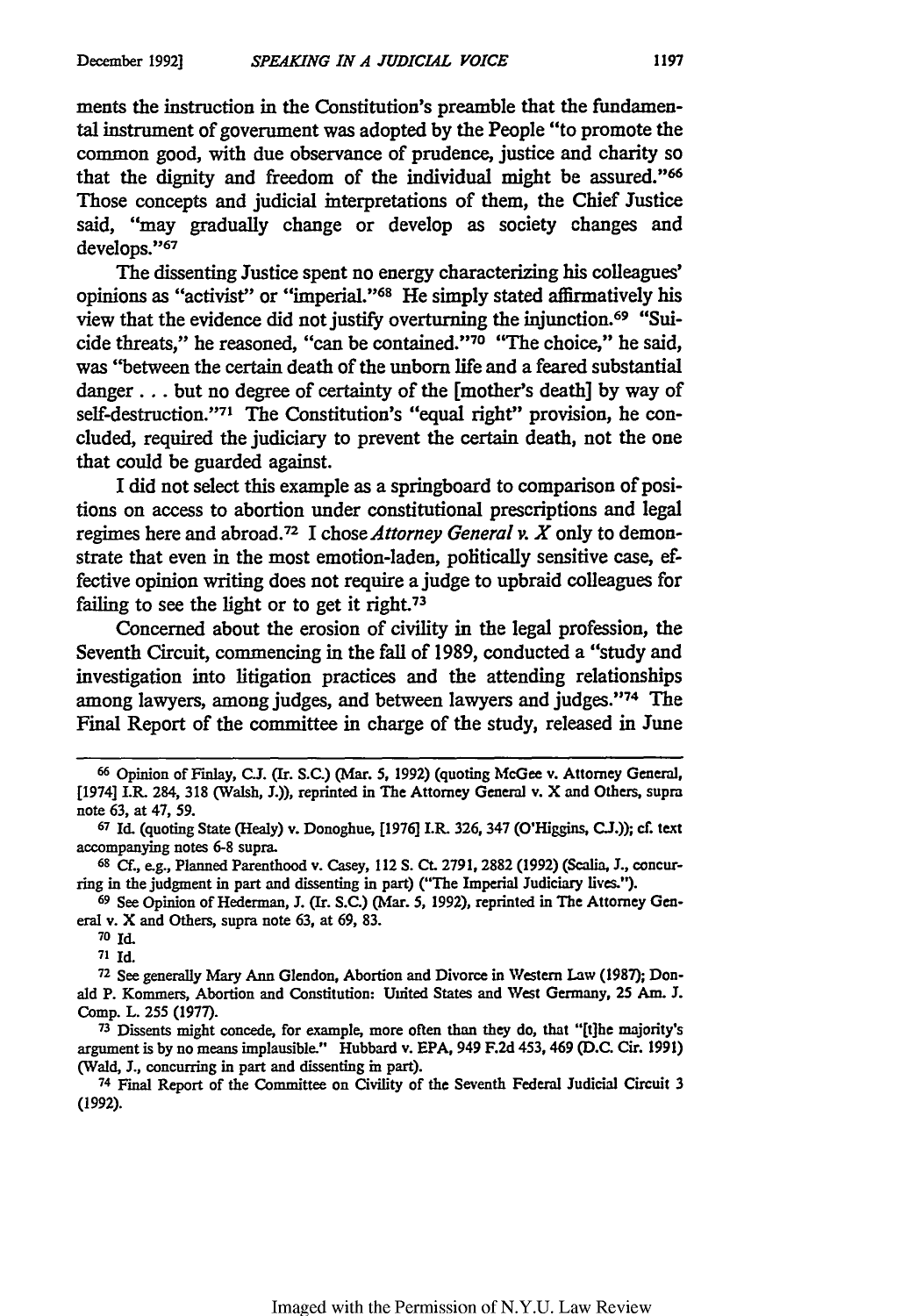1992, urges judges to set a good example by staying on the high ground. Specifically, the Report calls on judges to avoid "disparaging personal remarks or criticisms, or sarcastic or demeaning comments about another judge," and instead to "be courteous, respectful, and civil in opinions, ever mindful that a position articulated by another judge [generally] is the result of that judge's earnest effort to interpret the law and the facts correctly."<sup>75</sup> To that good advice, one can say "amen."

II

### MEASURED MOTIONS IN THIRD BRANCH DECISIONMAKING

Moving from the style to the substance of third branch decisionmaking, I will stress in the remainder of these remarks that judges play an interdependent part in our democracy. They do not alone shape legal doctrine but, as I suggested at the outset, they participate in a dialogue with other organs of government, and with the people as well.<sup>76</sup> "[J]udges do and must legislate," Justice Holmes "recognize[d] without hesitation," but "they can do so," he cautioned, "only interstitially; they are confined from molar to molecular motions."<sup>77</sup> Measured motions seem to me right, in the main, for constitutional as well as common law adjudication. Doctrinal limbs too swiftly shaped, experience teaches, may prove unstable. 78 The most prominent example in recent decades is *Roe v. Wade* **.79** To illustrate my point, I have contrasted that breathtaking **1973** decision with the Court's more cautious dispositions, contemporaneous with *Roe,* in cases involving explicitly sex-based classifications,<sup>80</sup> and will further develop that comparison here.

**<sup>77</sup>**Southern Pac. Co. v. Jensen, 244 U.S. 205, 221 (1917) (Holmes, **J.,** dissenting).

**<sup>75</sup>**Id. at 7A; see also Interim Report of the Committee on Civility of the Seventh Federal Judicial Circuit 3, 13, 39-42 (1991).

**<sup>76</sup>**See generally Louis Fisher, Constitutional Dialogues: Interpretation as Political Process (1988). Recent commentary on court-legislature communication includes Shirley **S.** Abrahamson & Robert L. Hughes, Shall We Dance? Steps for Legislators and Judges in Statutory Interpretation, **75** Minn. L. Rev. 1045 (1991); Robert A. Katzmann, Bridging the Statutory Gulf Between Courts and Congress: A Challenge for Positive Political Theory, **80** Geo. L.J. 653 (1992); Deanell Reece Tacha, Judges and Legislators: Renewing the Relationship, 52 Ohio St. L.J. 279 (1991).

**<sup>78</sup>** The Supreme Court's post-1970 decisions on alienage as a "suspect" category are illustrative. Compare Graham v. Richardson, 403 U.S. 365, 372 (1971) (invalidating state legislation denying public assistance benefits to resident aliens, Court declared that "classifications based on alienage, like those based on nationality or race, are inherently suspect [under equal protection principles] and subject to close judicial scrutiny") (footnotes omitted) with Cabell v. Chavez-Salido, 454 U.S. 432, 436 (1982) (upholding citizenship requirement for a state's probation officers, Court commented that alienage cases "illustrate a not unusual characteristic of legal development: broad principles are articulated, narrowed when applied to new contexts, and finally replaced when the distinctions they rely upon are no longer tenable").

**<sup>79</sup>**410 U.S. 113 (1973).

**<sup>80</sup>**Ruth Bader Ginsburg, Some Thoughts on Autonomy and Equality in Relation to *Roe v.*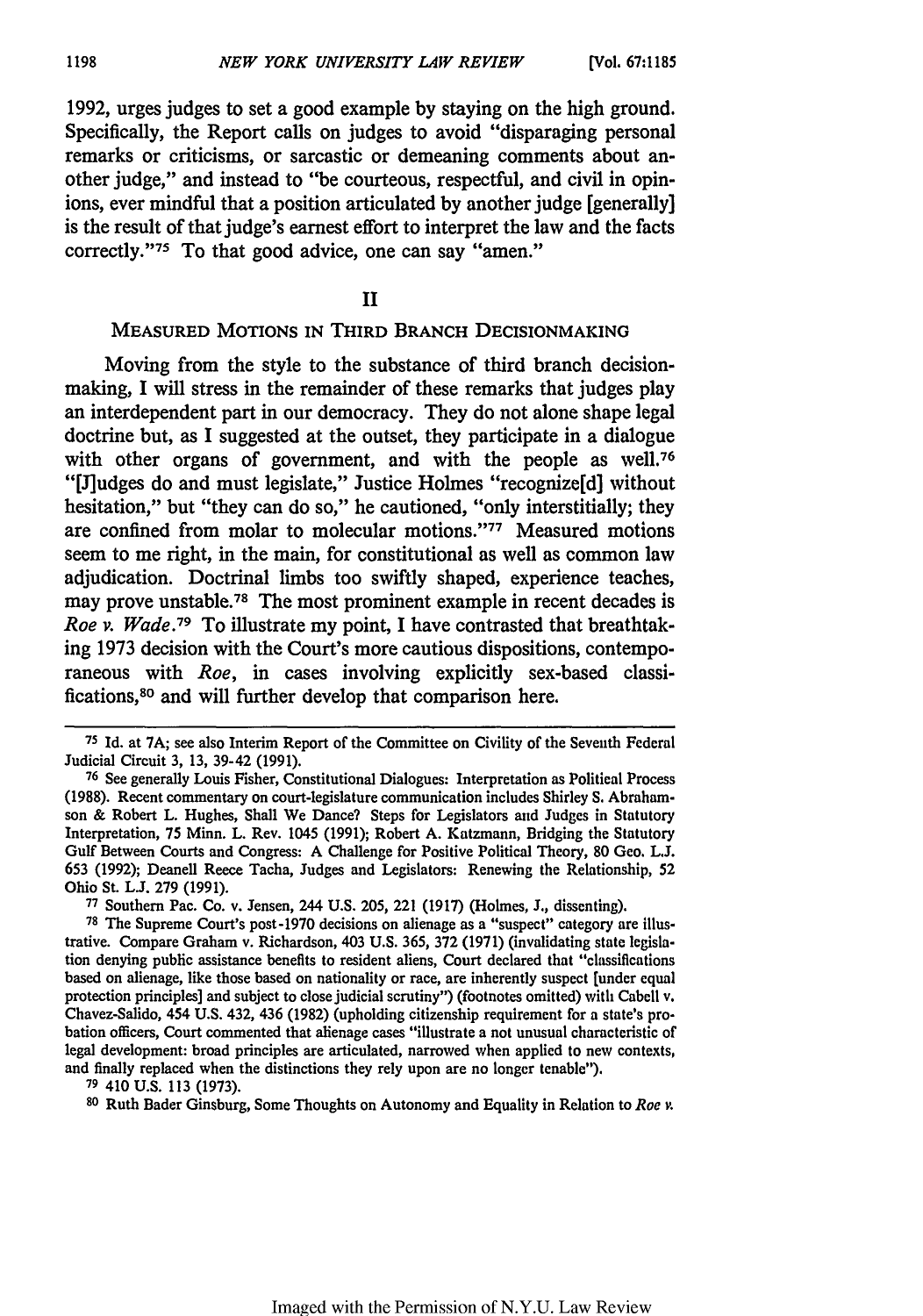The seven to two judgment in *Roe v. Wade81* declared "violative of the Due Process Clause of the Fourteenth Amendment" a Texas criminal abortion statute that intolerably shackled a woman's autonomy; the Texas law "except[ed] from criminality only a *life-saving* procedure on behalf of the [pregnant woman]."<sup>82</sup> Suppose the Court had stopped there, rightly declaring unconstitutional the most extreme brand of law in the nation, and had not gone on, as the Court did in *Roe,* to fashion a regime blanketing the subject, a set of rules that displaced virtually every state law then in force.<sup>83</sup> Would there have been the twenty-year controversy we have witnessed, reflected most recently in the Supreme Court's splintered decision in *Planned Parenthood v. Casey?84* **A** less encompassing *Roe,* one that merely struck down the extreme Texas law and went no further on that day, I believe and will summarize why, might have served to reduce rather than to fuel controversy.

In the **1992** *Planned Parenthood* decision, the three controlling Justices accepted as constitutional several restrictions on access to abortion that could not have survived strict adherence to *Roe.*<sup>85</sup> While those Justices did not closely consider the plight of women without means to overcome the restrictions, they added an important strand to the Court's opinions on abortion-they acknowledged the intimate connection between a woman's "ability to control [her] reproductive liffe]" and her "ability... to participate equally in the economic and social life of the Nation."<sup>86</sup> The idea of the woman in control of her destiny and her place in society 87 was less prominent in the *Roe* decision itself, which coupled with the rights of the pregnant woman the free exercise of her

**<sup>84</sup>**112 **S.** Ct. **2791 (1992).**

**<sup>87</sup>**See generally Rachel N. Pine & Sylvia **A.** Law, Envisioning a Future for Reproductive Liberty: Strategies for Making the Rights Real, **27** Harv. C.R.-C.L L. Rev. 407 **(1992).**

*Wade,* 63 **N.C.** L. Rev. 375 (1985).

**<sup>81</sup>** Justices White and Rehnquist dissented.

**<sup>82</sup>***Roe,* 410 **U.S.** at 164 (emphasis in original).

<sup>83</sup>In a companion case, Doe v. Bolton, 410 **U.S. 179 (1973),** the Court, again **7-2, held** unconstitutional several provisions of Georgia's abortion law. The Georgia statute, enacted in 1968, had moved a considerable distance from the Texas extreme. It was based on the American Law Institute's Model Penal Code formulation, and resembled reformed laws then in force in about one-fourth of the states. The Court might have deferred consideration of **Doe** v. Bolton pending its disposition of *Roe;* indeed, the **Court** might have awaited the Fifth Circuit's resolution of an appeal taken **by** Georgia to the intermediate appellate court instead of ruling immediately on plaintiffs' direct appeal from a three-judge district court decision holding in substantial part for plaintiffs. See *Doe,* 410 **U.S.** at **187** & n.8.

**<sup>85</sup>**See id. at 2841-43 (Stevens, J., concurring in part and dissenting in **part) (maintaining** that 24-hour delay requirement and counseling provisions conflicted with Court precedent); id. at 2846, **2850-52** (Blackmun, **J.,** concurring **in** part, concurring in the judgment in part, and dissenting in part) (maintaining that counseling, 24-hour delay, and parental consent provisions conflicted with Court precedent).

**<sup>86</sup>**Id. at 2809. On this point, the controlling Justices-Justices O'Connor, Kennedy, and Souter-spoke for the Court.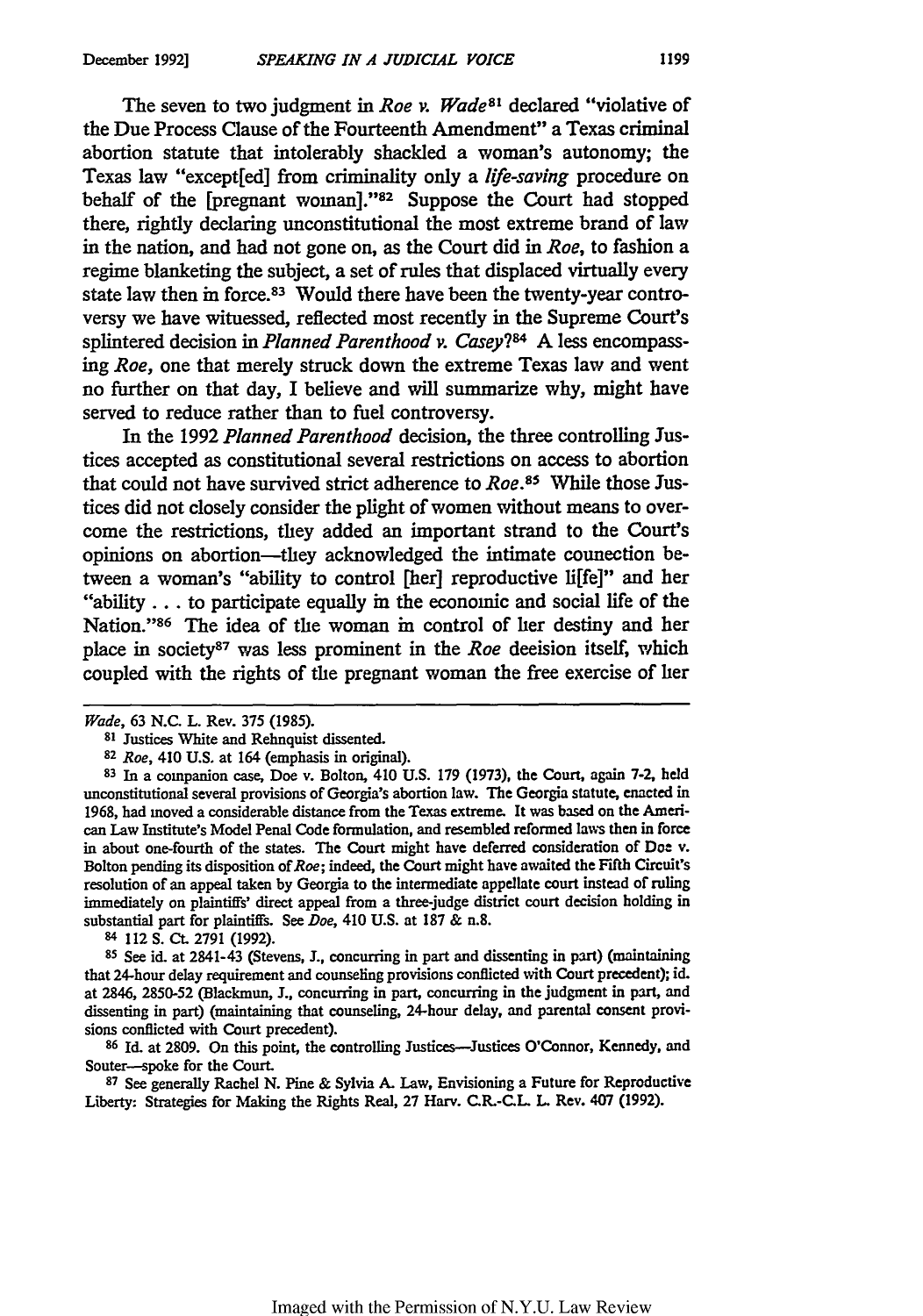physician's medical judgment.88 The *Roe* decision might have been less of a storm center<sup>89</sup> had it both homed in more precisely on the women's equality dimension of the issue and, correspondingly, attempted nothing more bold at that time than the mode of decisionmaking the Court employed in the 1970s gender classification cases.

In fact, the very Term *Roe* was decided, the Supreme Court had on its calendar a case that could have served as a bridge, linking reproductive choice to disadvantageous treatment of women on the basis of their sex. The case was *Struck v. Secretary of Defense;90* it involved a Captain the Air Force sought to discharge in Vietnam War days. Perhaps it is indulgence in wishful thinking, but the *Struck* case, I believe, would have proved extraordinarily educational for the Court and had large potential for advancing public understanding. Captain Susan Struck was a career officer. According to her commanding officer, her performance as a manager and nurse was exemplary.<sup>91</sup> Captain Struck had avoided the drugs and the alcohol that hooked many service members in the late 1960s and early 1970s, 92 but she did become pregnant while stationed in Vietnam. She undertook to use, and in fact used, only her accumulated leave time for childbirth. She declared her intention to place, and in fact placed, her child for adoption immediately after birth. Her religious faith precluded recourse to abortion.<sup>93</sup>

Two features of Captain Struck's case are particularly noteworthy. First, the rule she challenged was unequivocal and typical of the time. It provided: "A woman officer will be discharged from the service with the least practicable delay when a determination is made by a medical officer that she is pregnant."<sup>94</sup> To cover any oversight, the Air Force had a back-up rule: "The commission of any woman officer will be terminated with the least practicable delay when it is established that she **...** [h]as given birth to a living child while in a commissioned officer status."95

A second striking element of Captain Struck's case was the escape

**<sup>92</sup>**See Brief for Petitioner at 67-69 & n.70, *Struck* (No. 72-178).

**<sup>93</sup>**See id. at 3-5, 56.

**<sup>94</sup>**Air Force Regulation 36-12(40), set out in relevant part in Brief for Petitioner at **2-3,** *Struck* (No. 72-178); see also *Struck,* 460 F.2d at 1374.

**<sup>95</sup>***Struck,* 460 F.2d at 1374.

**<sup>88</sup>**See Roe v. Wade, 410 **U.S.** 113, 164-65 (1973) ("abortion decision **...** must be left to the medical judgment of the pregnant woman's attending physician"; "decision [in *Roe]* vindicates the right of the physician to administer medical treatment according to his professional judgment").

**<sup>89</sup>**See Paul A. Freund, Storms over the Supreme Court, **69** A.B.A. J. 1474, 1480 (1983). **90** 409 U.S. 947 (granting certiorari in 460 F.2d 1372 (9th Cir. 1971)), remanded for consideration of mootness, 409 U.S. 1071 (1972); see also Note, Pregnancy Discharges in the Military: The Air Force Experience, 86 Harv. L. Rev. 568 (1973).

**<sup>91</sup>** See Appendix to Brief for Petitioner at 34a, *Struck* (No. 72-178) (Memorandum of Colonel Max B. Bralliar, May 14, 1971, recommending waiver of discharge for Captain Struck).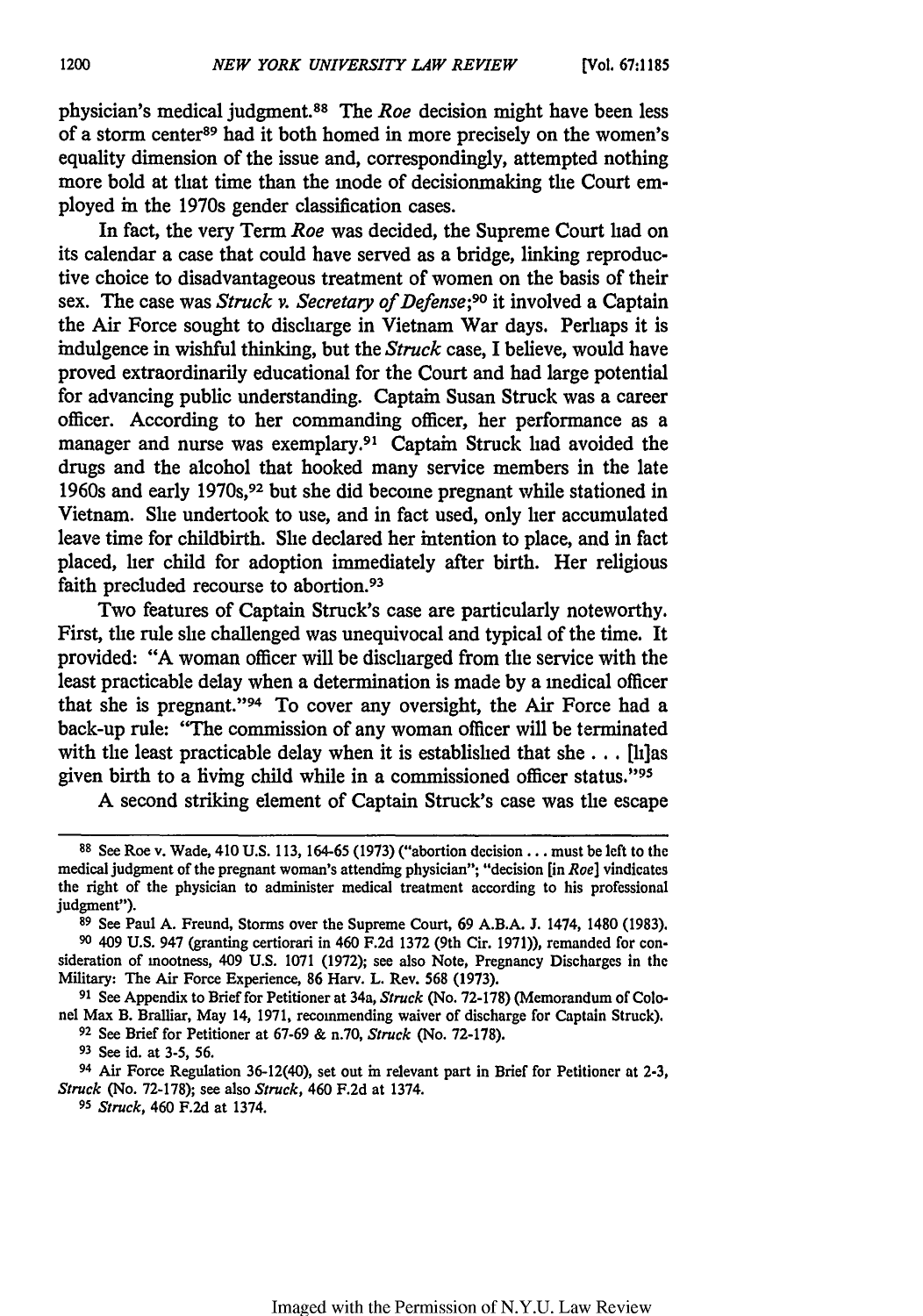route available to her, which she chose not to take. Air Force regulations current at the start of the 1970s provided: "The Air Force Medical Service is not subject to State laws in the performance of its functions. When medically indicated or for reasons involving medical health, pregnancies may be terminated in Air Force hospitals... ideally before 20 weeks gestation."'96

Captain Struck argued that the unwanted discharge she faced unjustifiably restricted her personal autonomy and dignity; principally, however, she maintained that the regulation mandating her discharge violated the equal protection of the laws guarantee implicit in the fifth amendment's due process clause.97 She urged that the Air Force regime differentiated invidiously by allowing males who became fathers, but not females who became mothers, to remain in service and **by** allowing women who had undergone abortions, but not women who delivered infants, to continue their military careers.<sup>98</sup> Her pleas were unsuccessful in the lower courts, but on October 24, **1972,** less than three months before the *Roe* decision, the Supreme Court granted her petition for certiorari. <sup>99</sup>

At that point the Air Force decided it would rather switch than fight. At the end of November **1972,** it granted Captain Struck a waiver of the once unwaivable regulation and permitted her to continue her service as an Air Force officer. The Solicitor General promptly and successfully suggested that the case had become moot.<sup>100</sup>

**<sup>97</sup>**As earlier observed, see text accompanying note 14 supra, the original Constitution and the Bill of Rights contain no equality guarantee. Since 1954, however, the Supreme Court has attributed to the fifth amendment's due process clause an equal protection principle regarding federal action corresponding to the fourteenth amendment's equal protection clause controlling state action. See Boiling v. Sharpe, 347 **U.S.** 497, 499 (1954) (initial recognition); cf. Weinberger v. Wiesenfeld, 420 **U.S.** 636, **638** n.2 **(1975)** ("Court's approach to Fifth Amendment equal protection claims has always been precisely the same as to equal protection claims under the Fourteenth Amendment").

**<sup>98</sup>**See *Struck,* 460 **F.2d** at **1380** (Duniway, *J.,* dissenting); Brief for Petitioner at **8, 54-55** *Struck (No.* **72-178).** The Air Force had asserted that the purpose of its pregnancy discharge regulation was to "encourage" birth control. Brief for Respondents in Opposition to Certiorari at **11,** *Struck (No.* **72-178).** In response, Captain Struck observed, inter **atia,** that the .'encouragement' [was] directed at females only": **"A** man serves in the Air Force with no unwarranted governmental intrusion into the matter of his sexual privacy or his decision whether to beget a child. The woman serves subject to 'regulation'; her pursuit of an Air Force career requires that she decide not to bear a child." Brief for Petitioner at 54, *55, Struck (No.* **72-178).**

**<sup>99</sup>***Struck,* 409 **U.S.** 947, 947 **(1972).**

**<sup>100</sup>**See Memorandum for the Respondents Suggesting Mootness (Dec. **1972).** *Struck (No.* 72-178); *Struck,* 409 U.S. at 1071 (remanding for consideration of mootness).

**<sup>96</sup>**Appendix to Brief for Petitioner at 22a, *Struck* (No. **72-178)** (quoting Air Force policy on therapeutic abortion, contained in Air Force Regulation **169-12(C2)** (Sept. **23, 1970)).** On his second **full** day in office, President Clinton ended a total ban on abortions at **U.S.** military facilities, imposed during the 1980s, and ordered that abortions be permitted at such facilities if paid for with non-Department of Defense funds. See Memorandum on Abortions in **Mili**tary Hospitals, Jan. 22, **1993, 29** Weekly Comp. Pres. Doc. **88 (Jan.** 25, **1993).**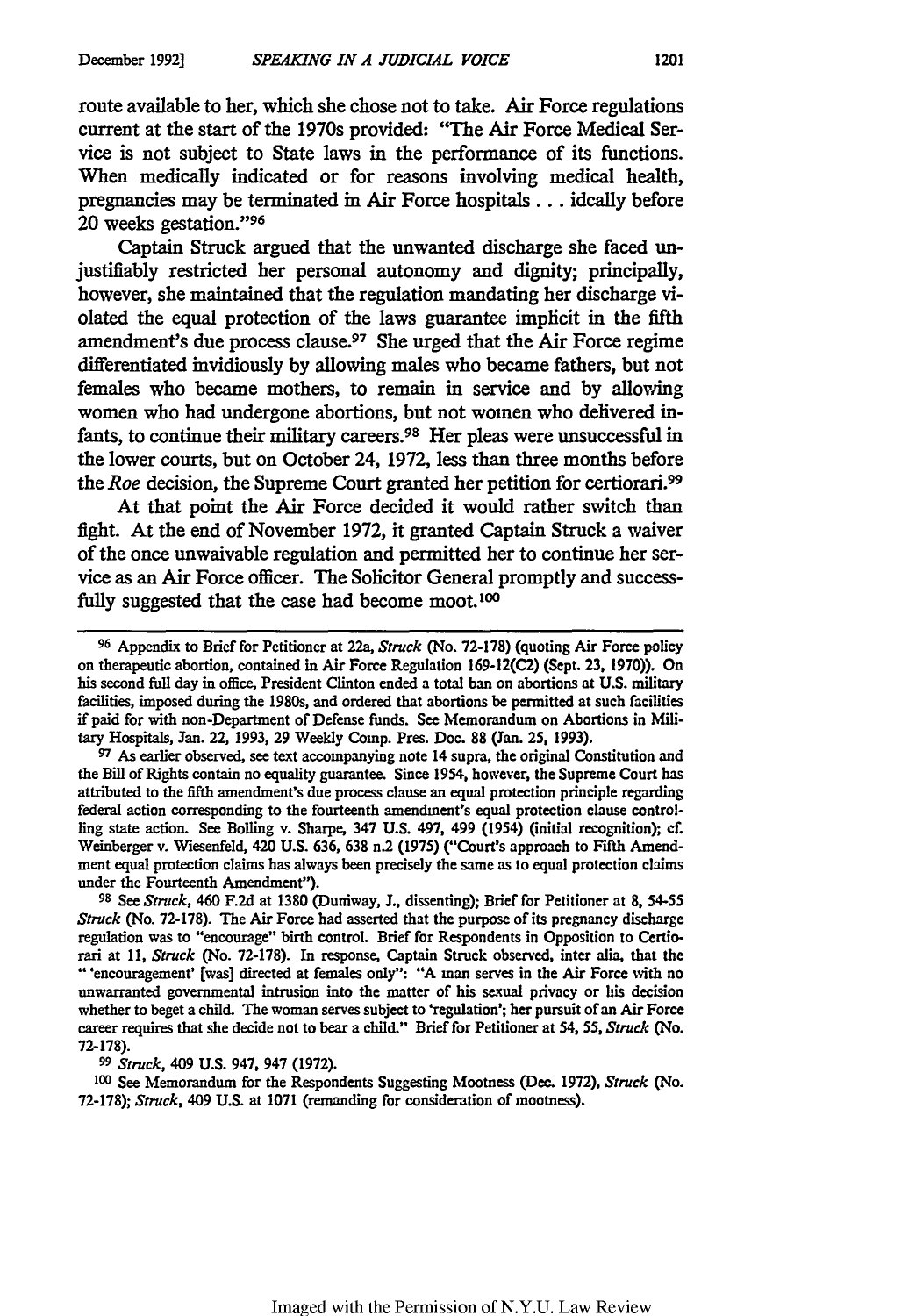Given the parade of cases on the Court's full calendar, it is doubtful that the Justices trained further attention on the *Struck* scenario. With more time and space for reflection, however, and perhaps a female presence on the Court, might the Justices have gained at least these two insights? First, if even the military, an institution not known for avantgarde policy, had taken to providing facilities for abortion, then was not a decision of *Roe's* muscularity unnecessary? Second, confronted with Captain Struck's unwanted discharge, might the Court have comprehended an argument, or at least glimpsed a reality, it later resisted—that disadvantageous treatment of a woman because of her pregnancy and reproductive choice is a paradigm case of discrimination on the basis of sex?<sup>101</sup> What was the assumption underlying the differential treatment to which Captain Struck was exposed? The regulations that mandated her discharge were not even thinly disguised. They declared, effectively, that responsibility for children disabled female parents, but not male parents, for other work-not for biological reasons, but because society had ordered things that way.102

Captain Struck had asked the Court first to apply the highest level of scrutiny to her case, to hold that the sex-based classification she encountered was a "suspect" category for legislative or administrative ac**tion.103** As a fallback, she suggested to the Court an intermediate standard of review, one under which prescriptions that worked to women's disadvantage would gain review of at least heightened, if not the very highest, intensity.104 In the course of the 1970s, the Supreme Court explicitly acknowledged that it was indeed applying an elevated, labeled "intermediate," level of review to classifications it recognized as sexbased.105

Justice O'Connor carefully traced that development in last year's Madison Lecture,<sup>106</sup> and I will recall it only summarily. Until 1971, women did not prevail before the Supreme Court in any case charging

Mississippi Univ. **for** Women v. Hogan, 458 **U.S. 718,** 724 **(1982). <sup>106</sup>**Sandra Day O'Connor, Portia's Progress, **66 N.Y.U.** L. Rev. 1546 **(1991).**

**<sup>101</sup>** See Reva Siegel, Reasoning from the Body: **A** Historical Perspective on Abortion Regulation and Questions of Equal Protection, 44 Stan. L. Rev. **261 (1992).**

**<sup>102</sup> Cf.** Weinberger v. Wiesenfeld, 420 **U.S. 636, 653 (1975)** (holding unconstitutional, as a violation of the equal protection principle, the denial to a widowed father of child-in-care social security benefits Congress had provided solely for widowed mothers).

**<sup>103</sup>** See Brief for Petitioner at **26,** *Struck* (No. **72-178)** ("[T]he regulation applied to petitioner establishes a suspect classification for which no compelling justification can be shown."). **<sup>104</sup>**Id. (citing Bullock v. Carter, 405 **U.S.** 134, 144 **(1972),** as precedent for "an intermediate

standard" under which the challenged classification would be "'closely scrutinized' **"). 105** See Craig v. Boren, 429 **U.S. 190, 197 (1976)** (sex-based classification would not **be** sustained if merely rationally related to a permissible government objective; defender of classification would be required to show a substantial relationship to an important objective); see also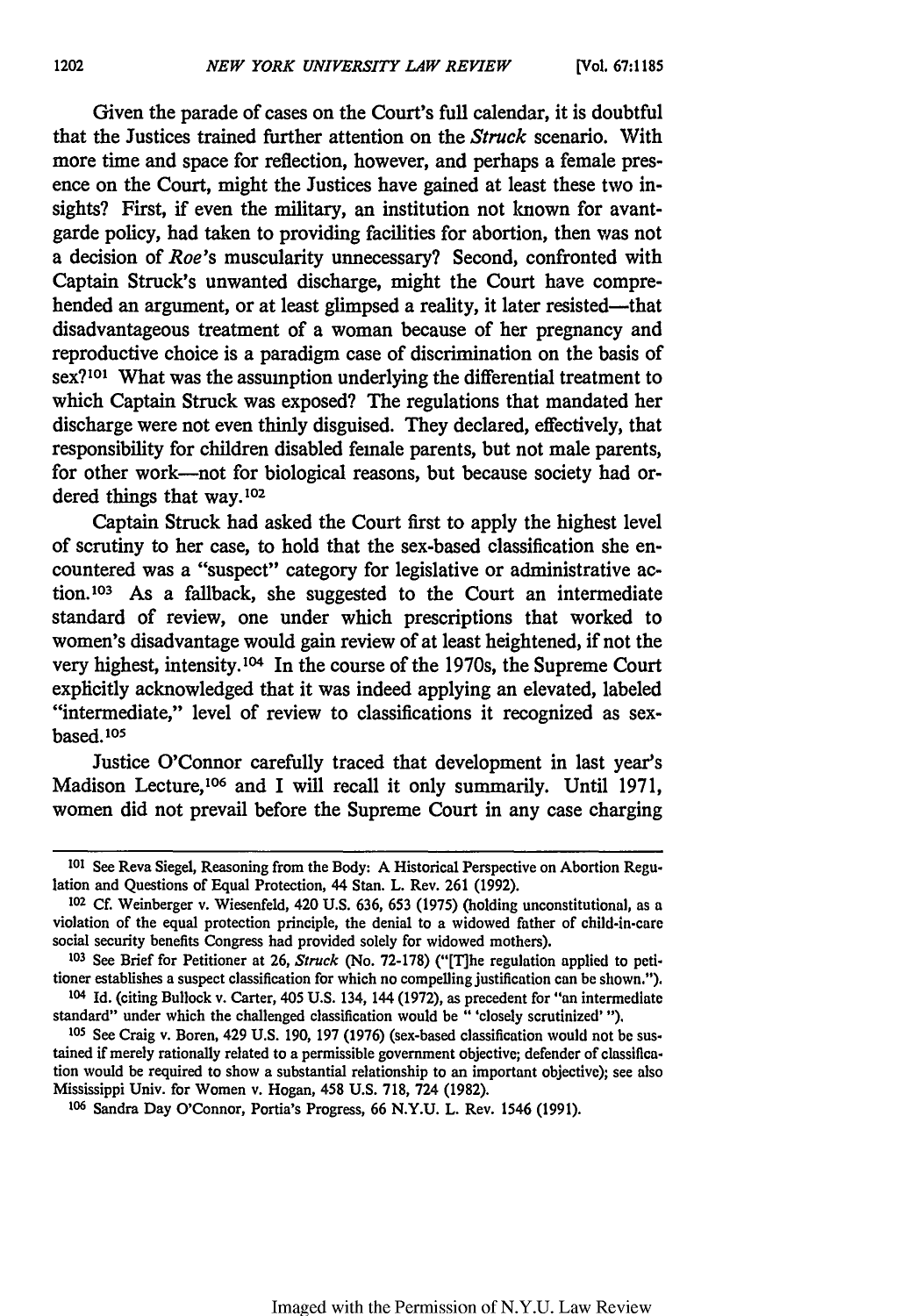unconstitutional sex discrimination.<sup>107</sup> In the years from 1971 to 1982, however, the Court held unconstitutional, as violative of due process or equal protection constraints, a series of state and federal laws that differentiated explicitly on the basis of sex. **<sup>108</sup>**

The Court ruled in 1973, for example, that married women in the military were entitled to the housing allowance and family medical care benefits that Congress had provided solely for married men in the **mili**tary. 0 9 Two years later, the Court held it unconstitutional for a state to allow a parent to stop supporting a daughter once she reached the age of 18, while requiring parental support for a son until he turned 21.110 In 1975, and again in **1979,** the Court declared that state jury-selection systems could not exclude or exempt women as a class.<sup>111</sup> In decisions run-<br>ning from 1975 to 1980, the Court deleted the principal explicitly sexbased classifications in social insurance<sup>112</sup> and workers' compensation schemes.<sup>113</sup> In 1981, the Court said nevermore to a state law designating the husband "head and master" of the household."14 And in 1982, in an opinion by Justice O'Connor, the Court held that a state could not limit admission to a state nursing college to women ouly.<sup>115</sup>

The backdrop for these rulings was a phenomenal expansion, in the years from 1961 to 1971, of women's employment outside the home,<sup>116</sup>

**<sup>108</sup>**See Wendy W. Williams, Sex Discrimination: Closing the Law's Gender Gap, in The Burger Years: Rights and Wrongs in the Supreme Court **1969-1986,** at **109** (Herman Schwartz ed., **1987);** see also Ruth Bader Ginsburg, The Burger Court's Grapplings with Sex Discrimination, in The Burger Court: The Counter-Revolution that Wasn't **132** (Vincent Blasi ed., **1983).**

**<sup>109</sup>**Frontiero v. Richardson, 411 **U.S.** 677, **688 (1973).**

**<sup>110</sup>**Stanton v. Stanton, 421 **U.S. 7, 17 (1975).**

**<sup>111</sup>**Taylor v. Louisiana, 419 **U.S. 522, 525 (1975)** (invalidating law restricting service **by** women to volunteers); Duren v. Missouri, 439 **U.S. 357, 360 (1979)** (invalidating law allowing "any woman" to opt out of jury duty).

**<sup>113</sup>**Wengler v. Druggists Mut. Ins. Co., 446 U.S. 142, 147 (1980).

**<sup>114</sup>**Kirchberg v. Feenstra, 450 U.S. 455, 461 (1981).

**<sup>115</sup>**Mississippi Univ. for Women v. Hogan, 458 U.S. 718, 723 **(1982).**

**<sup>116</sup>**This expansion reflected a new reality: in the 1970s, for the first time in the nation's history, the "average" woman in the United States was experiencing most **of** her adult years in a household not dominated by childcare requirements. That development, Columbia Univer-

**<sup>107</sup>**The turning-point case was Reed v. Reed, 404 **U.S. 71 (1971).** *Reed* involved a youth from Idaho who had committed suicide while in his father's custody, the "mother's preference" regarding custody having endured only while the boy was "of tender years." The boy's mother and father, long separated, had each applied to be the administrator of their son's property. The Idaho court appointed the father under a state statute that provided: as **be**tween persons "equally entitled to administer, males must be preferred to females." **Id.** at **73** (quoting Idaho Code § 15-314 (1948)). The Court unanimously ruled that the statute denied to the mother the equal protection of the laws guaranteed **by** the fourteenth amendment.

**<sup>112</sup>** Weinberger v. Wiesenfeld, 420 **U.S. 636, 639 (1975)** (extending to widowers social security benefits Congress had provided for widows); Califano v. Goldfarb, 430 **U.S. 199,** 201-02 **(1977)** (same); Califano v. Westcott, 443 **U.S. 76, 85 (1979)** (extending to unemployed mothers public assistance benefits Congress had provided solely for unemployed fathers).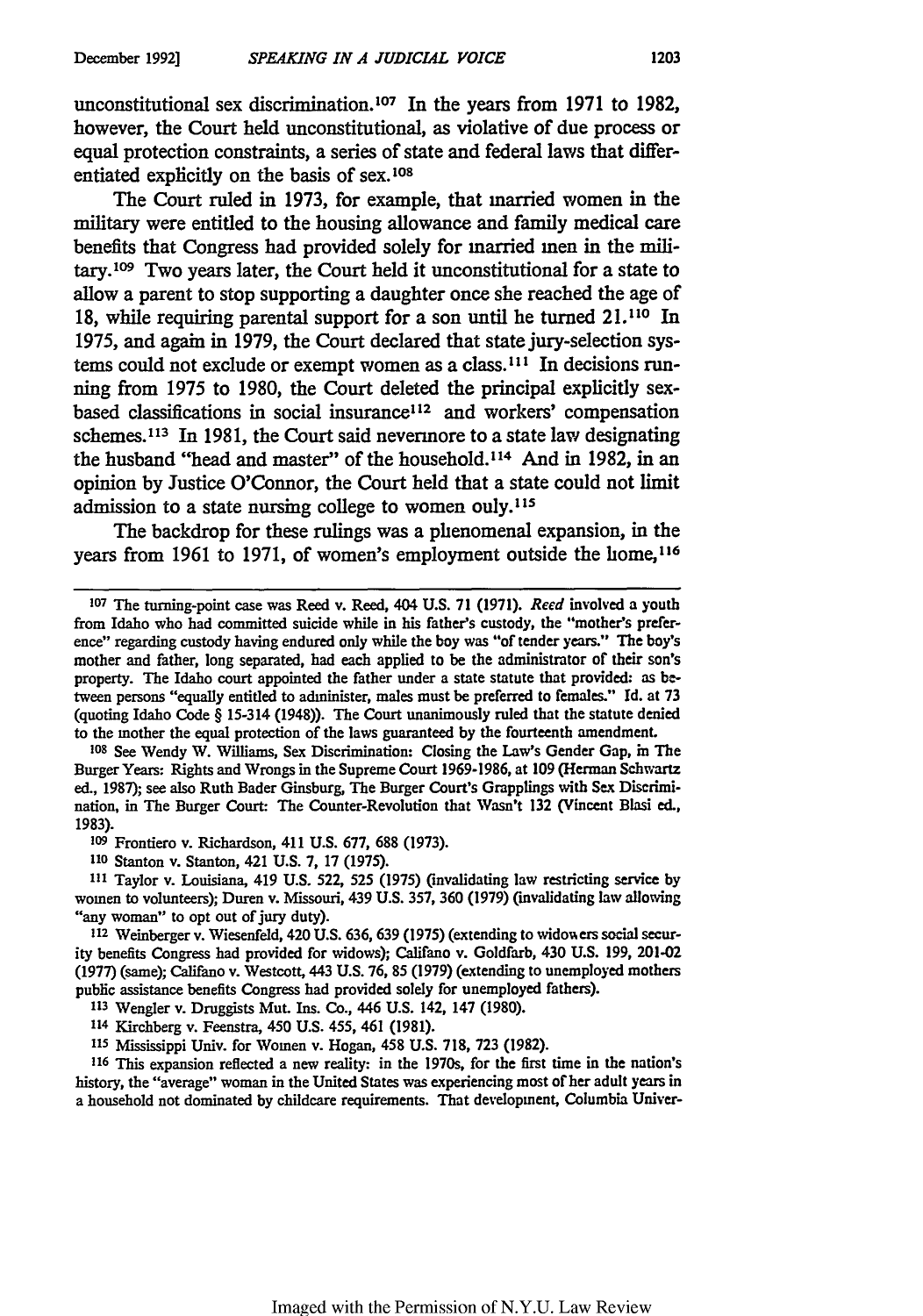the civil rights movement of the 1960s and the precedents set in that struggle, 117 and a revived feminist movement, fueled abroad and in the United States by Simone de Beauvoir's remarkable 1949 publication, *The Second Sex.118* In the main, the Court invalidated laws that had become obsolete, retained into the 1970s by only a few of the states.<sup>119</sup> In a core set of cases, however, those dealing with social insurance benefits for a worker's spouse or family, 120 the decisions did not utterly condemn the legislature's product. Instead, the Court, in effect, opened a dialogue with the political branches of government. In essence, the Court instructed Congress and state legislatures: rethink ancient positions on these questions. Should you determine that special treatment for women is warranted, i.e., compensatory legislation because of the sunken-in social and economic bias or disadvantage women encounter, we have left you a corridor in which to move.<sup>121</sup> But your classifications must be refined, adopted for remedial reasons, and not rooted in prejudice about "the way women (or men) are."122 In the meantime, the Court's decrees removed no benefits; instead, they extended to a woman worker's husband, widower, or family benefits Congress had authorized only for members of a male worker's family.<sup>123</sup>

The ball, one might say, was tossed by the Justices back into the legislators' court, where the political forces of the day could operate. The Supreme Court wrote modestly, it put forward no grand philosophy; **124** but by requiring legislative reexamination of once customary sex-

**<sup>117</sup>**See, e.g., Brief for Appellant at 12-13, Reed v. Reed, 404 U.S. 71 (1971) (No. 70-4) (urging Court not to repeat "the mistake" of Plessy v. Ferguson, 163 U.S. 537 (1896)-which had upheld a state statute requiring railway companies to provide, inter alia, separate, but equal, accommodations for blacks and whites-and to rank sex-based classifications with the recognized suspect classifications).

**<sup>118</sup>**Simone de Beauvoir, The Second Sex (1949).

**<sup>119</sup>**For example, the male preference at issue in Reed v. Reed, described at note 107 supra, had been repealed, but not retroactively, before the Supreme Court heard the case; the categorical exemption of women from jury service had been largely abandoned in state systems **by** the time the Court heard Duren v. Missouri, described at note 111 supra.

**<sup>120</sup>**See the *Wiesenfeld and Goldfarb* cases cited in note 112 supra.

**121** See Califano v. Webster, 430 U.S. 313 (1977) (upholding classification, effective from 1956 to 1972, establishing more favorable social security benefit calculation for retired female workers than for retired male workers).

**<sup>122</sup>**Ruth Bader Ginsburg, Some Thoughts on Benign Classification in the Context of Sex, **10** Conn. L. Rev. 813, 823 (1978).

**123** See Ruth Bader Ginsburg, Some Thoughts on Judicial Authority to Repair Unconstitutional Legislation, 28 Clev. St. L. Rev. 301, 310-12 (1979).

<sup>124</sup> Notably too, the equal rights or sex equality advocates of the 1970s urged no claborate theory. They did argue that by enshrining and promoting the woman's "natural" role as selfless homemaker, and correspondingly emphasizing the man's role as provider, the state im-

sity professor of economics Eli Ginzberg observed, may be "the single most outstanding phe nomenon of our century." Jean A. Briggs, How You Going to Get **'Em** Back in the Kitchen? (You Aren't.), Forbes, Nov. 15, 1977, at 177 (quoting comment by Eli Ginzberg),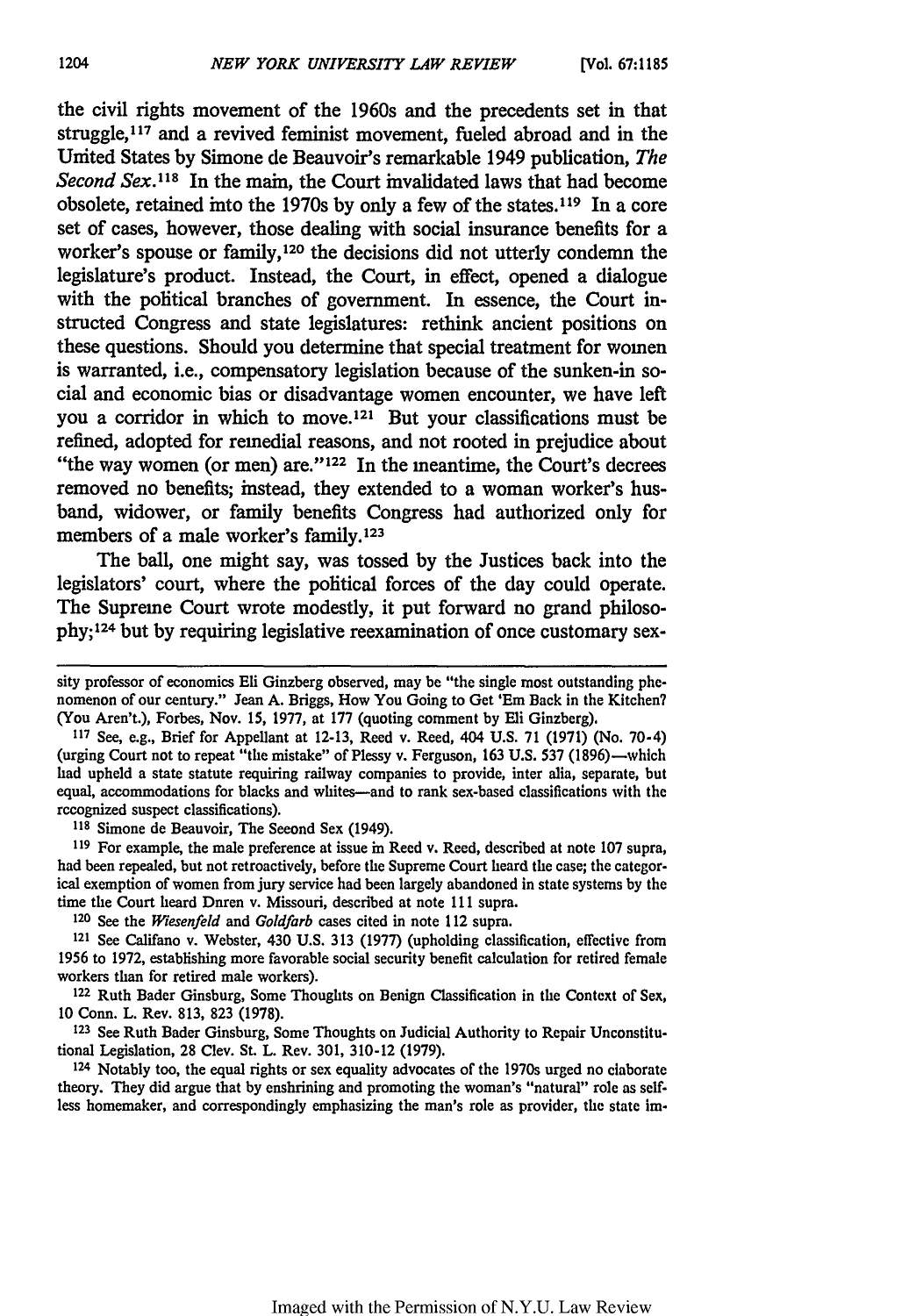based classifications, the Court helped to ensure that laws and regulations would "catch up with a changed world."<sup>125</sup>

*Roe v. Wade, <sup>126</sup>*in contrast, invited no dialogue with legislators. Instead, it seemed entirely to remove the ball from the legislators' court. In **1973,** when *Roe* issued, abortion law was in a state of change across the nation. As the Supreme Court itself noted, there was a marked trend in state legislatures "toward liberalization of abortion statutes."<sup>127</sup> That movement for legislative change ran parallel to another law revision effort then underway-the change from fault to no-fault divorce regimes, a reform that swept through the state legislatures and captured all of them **by** the mid-1980s. <sup>128</sup>

No measured motion, the *Roe* decision left virtually no state with laws fully conforming to the Court's delineation of abortion regulation still permissible.<sup>129</sup> Around that extraordinary decision, a well-organized and vocal right-to-life movement rallied and succeeded, for a considerable time, in turning the legislative tide in the opposite direction.

Constitutional review **by** courts is an institution that has been for some two centuries our nation's hallmark and pride.<sup>130</sup> Two extreme modes of court intervention in social change processes, however, have

**<sup>125</sup>**Williams, supra note **108,** at **123.** This brand of review has been aptly called "judicial enforcement of constitutional accountability." Guido Calabresi, The Supreme Court, **1990** Term-Foreword: Antidiscrimination and Constitutional Accountability (What the Bork-Brennan Debate Ignores), **105** Harv. L. Rev. **80, 103-08 (1991).**

**<sup>126</sup>**410 **U.S. 113 (1973).**

**<sup>127</sup>**Id. at 140; see also Ginsburg, supra note **80,** at **385 &** n.81.

**<sup>128</sup>**See Herma **Hill** Kay, Equality and Difference: A Perspective on No-Fault Divorce and its Aftermath, **56 U. Cin.** L. Rev. **1,** 4-14, **26-55 (1987);** see also Ginsburg, supra note **80,** at **380 &** n.36.

**<sup>129</sup>**See Vincent Blasi, The Roofless Activism of the Burger Court, in The Burger Court: The Counter Revolution that Wasn't 198, 212 (Vincent Blasi **ed., 1983)** *(Roe* "burst upon the constitutional scene with very little in the way of foreshadowing or preparation."); Geoffrey C. Hazard, Jr., Rising Above Principle, **135 U.** Pa. L Rev. **153, 166** (1986) **("By** making such an extensive change, the Court [in *Roe]* foreclosed the usual opportunities for assimilation [and] feedback... that are afforded in a decisional process involving shorter and more cautious doctrinal steps.").

**<sup>130</sup>**See generally Louis Henkin, The Age of Rights 141-80 (1990).

peded both men and women from pursuit of the opportunities and styles of life that could enable them to break away from familiar stereotypes. **The** objective, however, was not "assimilationist" in the sense of accepting "man's world" and asking only that self-regarding, economically advantaged women be allowed to enter that world and play **by** men's rules. The endeavor was, instead, to remove artificial barriers to women's aspiration and achievement; if women became political actors in numbers, it was thought, they could then exercise their **will** and their judgment to help make the world and the rules fit **for all** humankind. See Ruth Bader Ginsburg **&** Barbara Flagg, Some Reflections on the Feminist **Legal** Thought of the 1970s, **1989 U.** Chi. Legal F. **9, 17-18; cf.** Henna **Hill** Kay, The Future or Women Law Proressors, **77** Iowa L. Rev. **5, 18 (1991)** ("The future of women law proressors is not to adapt to legal education **by** being 'one of the boys,' but to transform the enterprise so that **all of** its participants are equal members of the same team.").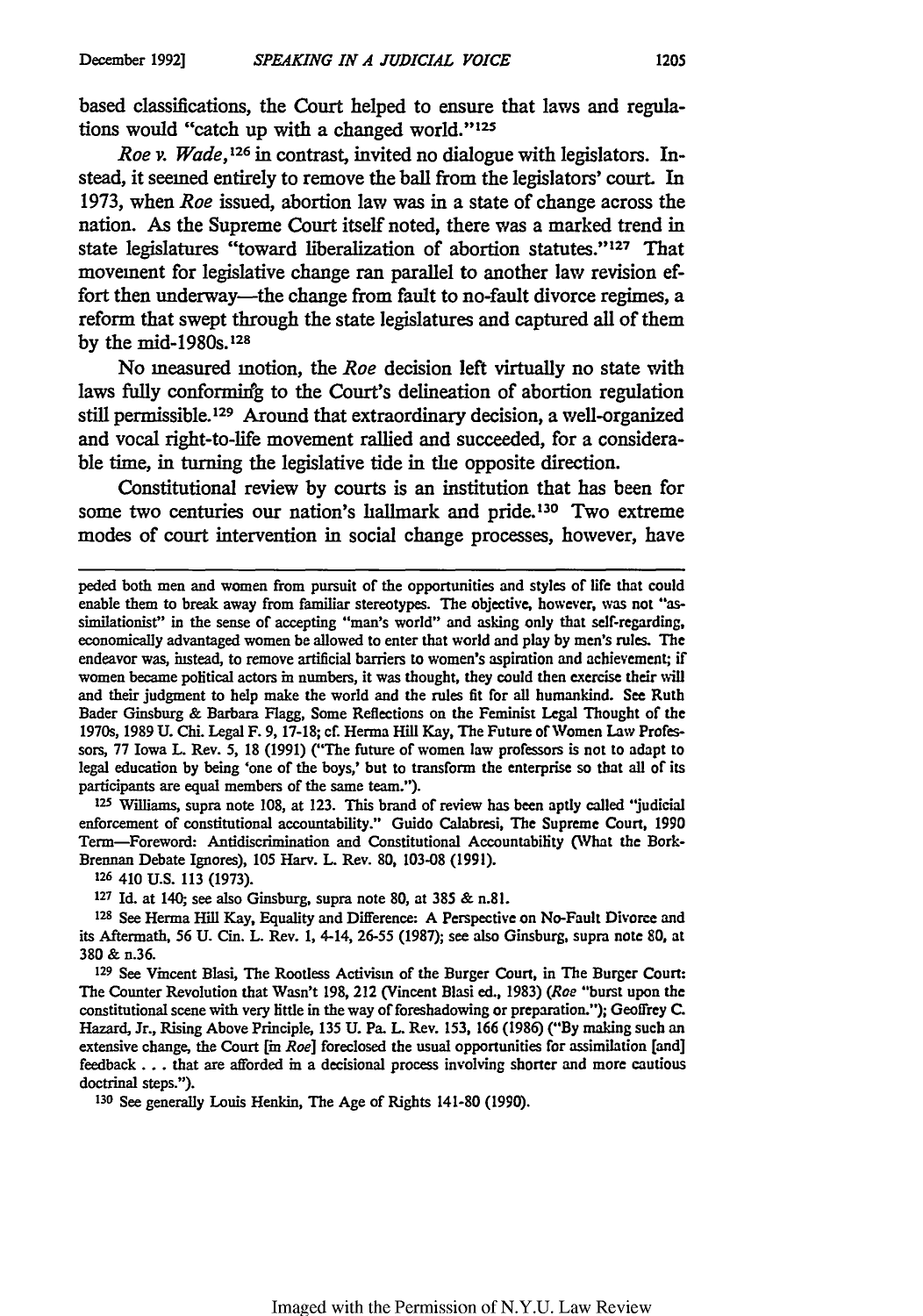**[Vol. 67:1185**

placed stress on the institution. At one extreme, the Supreme Court steps boldly in front of the political process, as some believe it did in *Roe.*<sup>131</sup> At the opposite extreme, the Court in the early part of the twentieth century found-or thrust-itself into the rearguard opposing change, striking down, as unconstitutional, laws embodying a new philosophy of economic regulation at odds with the nineteenth century's laissez-fairc approach.<sup>132</sup> Decisions at both of these poles yielded outcries against the judiciary in certain quarters. The Supreme Court, particularly, was labeled "activist" or "imperial," and its precarious position as final arbiter of constitutional questions was exposed. <sup>133</sup>

I do not suggest that the Court should never step ahead of the political branches in pursuit of a constitutional precept. *Brown v. Board of Education*,<sup>134</sup> the 1954 decision declaring racial segregation in public schools offensive to the equal protection principle, is the case that best fits the bill. Past the midpoint of the twentieth century, apartheid remained the law-enforced system in several states, shielded by a constitutional interpretation the Court itself advanced at the turn of the century-the "separate but equal" doctrine.<sup>135</sup>

In contrast to the legislative reform movement in the states, contemporaneous with *Roe,* widening access to abortion, prospects in 1954 for state legislation dismantling racially segregated schools were bleak. That was so, I believe, for a reason that distances race discrimination from discrimination based on sex. Most women are life partners of men; women bear and raise both sons and daughters. Once women's own consciousness was awakened to the unfairness of allocating opportunity and responsibility on the basis of sex, education of others-of fathers, husbands, sons as well as daughters-could begin, or be reinforced, at home.<sup>136</sup> When blacks were confined by law to a separate sector, there was no similar prospect for educating the white majority.<sup>137</sup>

**<sup>131</sup>** Cf. Archibald Cox, Direct Action, Civil Disobedience, and the Constitution, in Civil Rights, the Constitution, and the Court 2, 22-23 (1967) ("[S]harp changes in the law depend partly upon the stimulus of protest.").

**<sup>132</sup>**See, e.g., Lochner v. New York, 198 U.S. 45 (1905) (state maximum hours regulation for bakery employees, covering men and women alike, held unconstitutional). But cf. Muller v. Oregon, 208 U.S. 412 (1908) (upholding maximum hours legislation for women only).

**<sup>133</sup>Cf.** Calabresi, supra note 125, at 86 (typing bold court intervention as the "judicial supremacy" model of constitutional review).

**<sup>134</sup>**347 U.S. 483 (1954).

**<sup>135</sup>** See Plessy v. Ferguson, 163 U.S. 537, 540 (1896).

**<sup>136</sup>**See Ginsburg & Flagg, supra note 124, at 18.

**<sup>137</sup>**See United States v. Carolene Products Co., 304 U.S. 144, 152 n.4 (1938) (suggesting heightened judicial scrutiny of legislation disadvantageous to "discrete and insular minorities," i.e., classifications tending "seriously to curtail the operation of those political processes ordinarily to be relied upon to protect minorities"); cf. Owen M. Fiss, Groups and the Equal Protection Clause, 5 Phil. & Pub. Aff. 107, 152 (1976) (stressing situation of blacks as "a numerical minority" and "their economic status, their position as the perpetual underclass").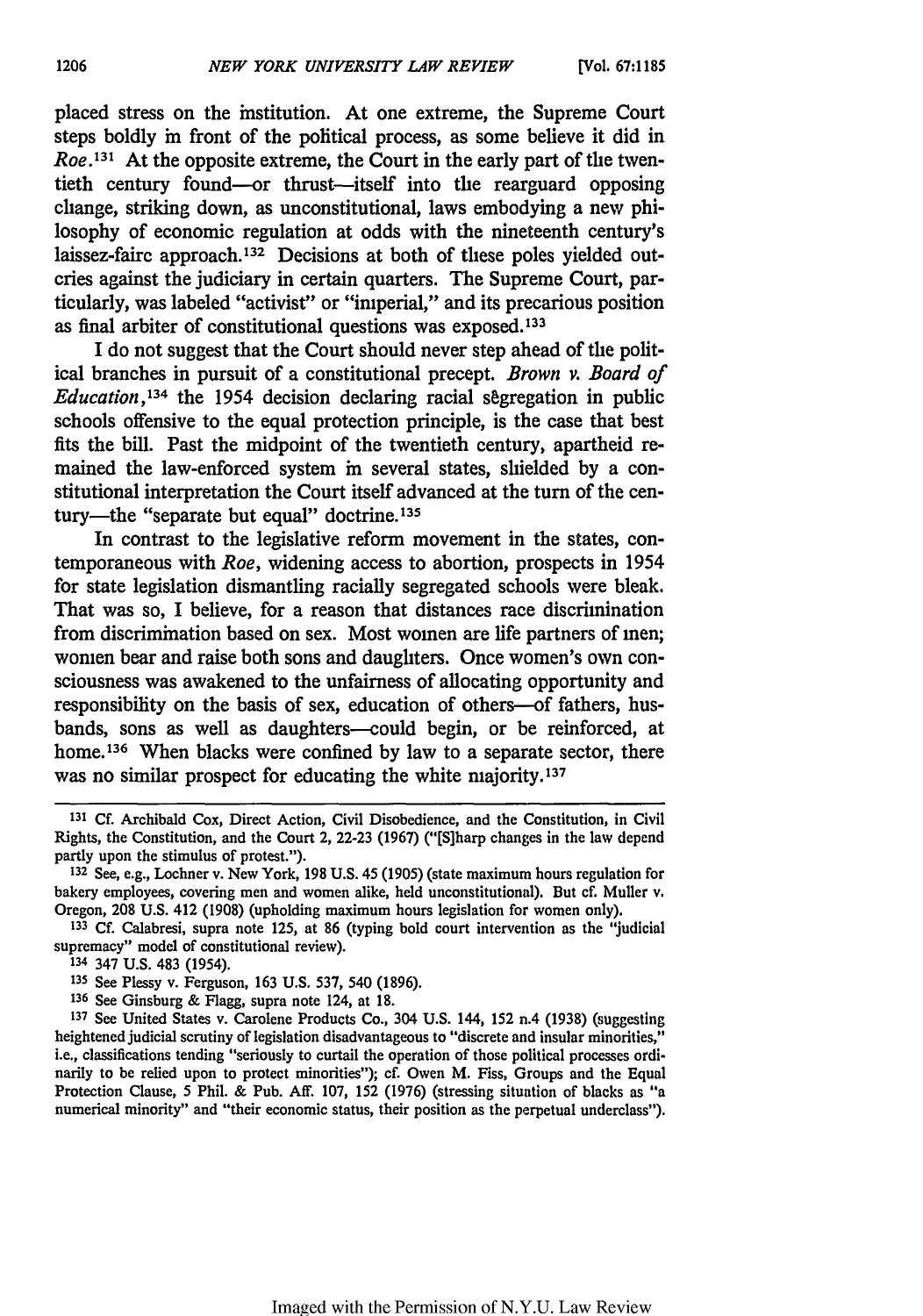It bears emphasis, however, that *Brown* was not an altogether bold decision. First, Thurgood Marshall and those who worked with him in the campaign against racial injustice, carefully set the stepping stones leading up to the landmark ruling.<sup>138</sup> Pathmarkers of the same kind had not been installed prior to the Court's decision in *Roe*.<sup>139</sup> Second, *Brown* launched no broadside attack on the Jim Crow system in all its institutional manifestations. Instead, the Court concentrated **on** segregated schools;140 it left the follow-up for other days and future cases. **A** burgeoning civil rights movement-which *Brown* helped to propel-culminating in the Civil Rights Act of 1964,141 set the stage for the Court's ultimate total rejection of Jim Crow legislation.

Significantly, in relation to the point I just made about women and men living together, the end of the Jim Crow era came in **1967,** thirteen years after *Brown:* the case was *Loving v. Virginia,'<sup>42</sup>*the law under attack, a state prohibition on interracial marriage. In holding that law unconstitutional, the Court effectively ruled that, with regard to racial classifications, the doctrine of "separate but equal" was dead-everywhere and anywhere within the governance of the United States.<sup>143</sup>

**<sup>139</sup>**Compare The Orison S. Marden Lecture in Honor of Justice Thurgood Marshall, 47 The Record of the Ass'n of the Bar of the City of New York **227,** 254 **(1992)** (comments of Constance Baker Motley) ("[N]o civil action was ever initiated under [Marshall's] leadership unless it was part of an overall strategy .... No major legal thrust was made without months if not years of careful legal research and planning such as occurred in the early voting cases, teacher salary cases, restrictive covenant cases, interstate travel cases as well as the school desegregation cases.") with Blasi, supra note 129, at 212 *(Roe* "could not plausibly [be] justiftied] **..** as the working out of a theme implicit in several previous decisions.").

140 The Court relied on the psychological harm, empirically documented, that segregated schools caused black children. See 347 U.S. at 493-94 & 494 n.1l.

141 Pub. L. No. 88-352, 78 Stat. 241 (codified as amended at **28** U.S.C. § 1447, 42 U.S.C. §§ 1971, 2000a-2000h-6 (1988 & Supp. II 1990)).

<sup>142</sup>**388** U.S. 1 (1967).

143 The legislative reapportionment cases of the early 1960s present a second notable instance of the Court confronting blocked political processes. Before the 1960s, many state legislatures arranged their districts in ways that diluted the voting power of urban voters. Under precedent then in place, legal objections to these malapportioned schemes were not justiciable in federal court. See Colegrove v. Green, **328** U.S. 549 (1946). In Baker v. Carr, 369 **U.S. 186** (1962), this changed: the Supreme Court declared challenges to malapportioned schemesjusticiable and thereby opened the way for their invalidation **by** federal court decree. As one leading commentator on the reapportionment cases observed:

The ultimate rationale to be given for Baker v. Carr and its numerous progeny is that when political avenues for redressing political problems become dead-end streets, some judicial intervention in the politics of the people may be essential in order to *hare* any

<sup>138</sup> See Richard Kiuger, Simple Justice 256-84 (1976) (chronicling the eforts of Marshall and others in connection with Sipuel v. Board of Regents of the Univ. of Oklahoma, **332** U.S. 631 (1948); Shelley v. Kraemer, 334 U.S. **1** (1948); Sweatt v. Painter, **339** U.S. **629 (1950);** and McLaurin v. Oklahoma St. Regents for Higher Educ., **339** U.S. **637 (1950));** Jack Greenberg, Litigation for Social Change: Methods, Limits and Role in Democracy, **29** The Record of the Ass'n of the Bar of the City of New York 320, 327-34 (1974) (discussing the "litigation campaign" preceding *Brown).*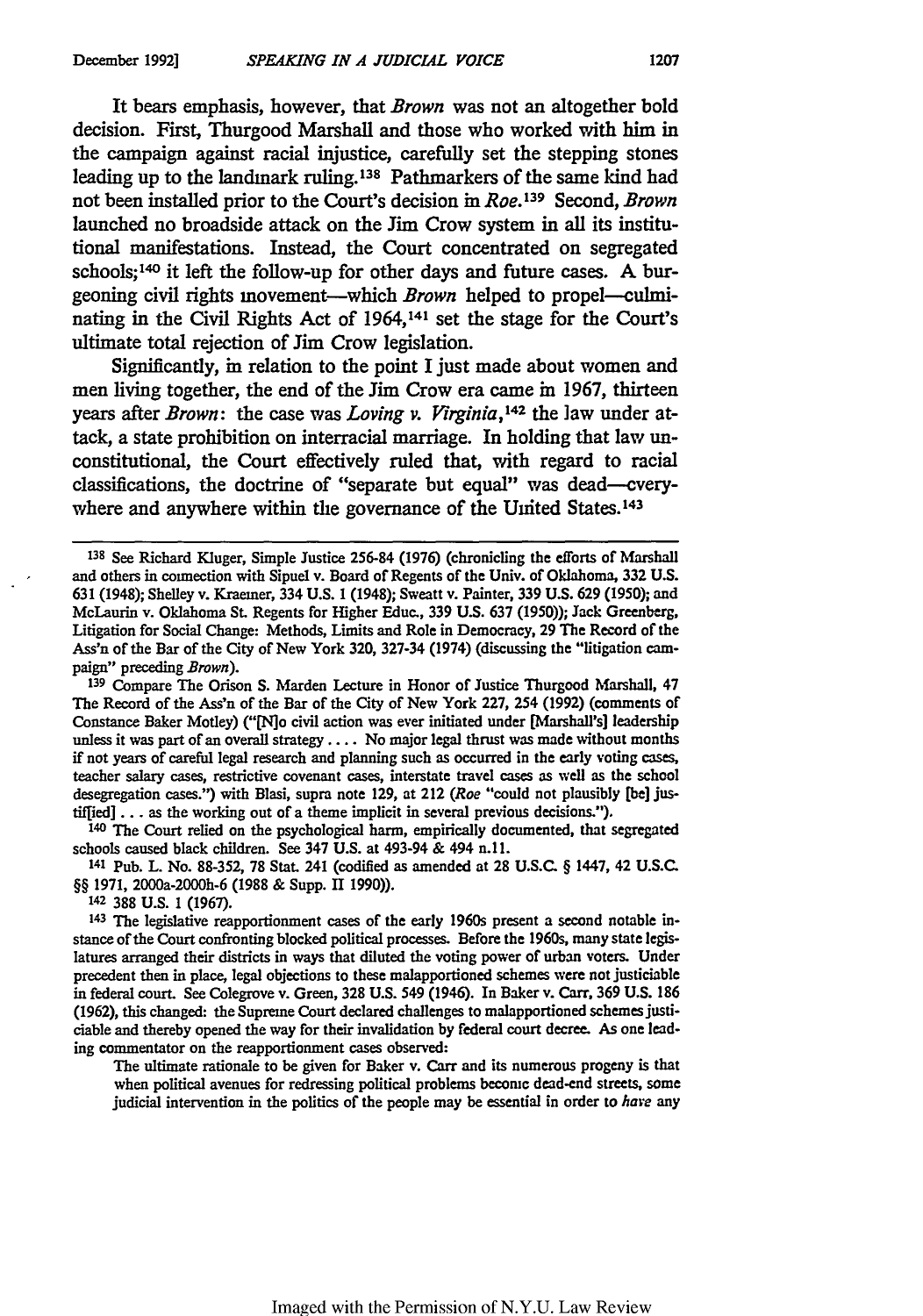The framers of the Constitution allowed to rest in the Court's hands large authority to rule on the Constitution's meaning; but the framers, as I noted at the outset, armed the Court with no swords to carry out its pronouncements. President Andrew Jackson in **1832,** according to an often-told legend, said of a Supreme Court decision he did not like: "The Chief Justice has made his decision, now let him enforce **it."<sup>144</sup>**With prestige to persuade, but not physical power to enforce, with a will for self-preservation and the knowledge that they are not "a bevy of Platonic Guardians,"<sup>145</sup> the Justices generally follow, they do not lead, changes taking place elsewhere in society. 46 But without taking giant strides and thereby risking a backlash too forceful to contain, the Court, through constitutional adjudication, can reinforce or signal a green light for a social change. In most of the post-1970 gender-classification cases, unlike *Roe,* the Court functioned in just that way. It approved the direction of change through a temperate brand of decisionmaking, one that was not extravagant or divisive. *Roe,* on the other hand, halted a political process that was moving in a reform direction and thereby, I believe, prolonged divisiveness and deferred stable settlement of the issue. The most recent *Planned Parenthood* decision<sup>147</sup> notably retreats from *Roe*<sup>148</sup> and further excludes from the High Court's protection women lacking the means or the sophistication to surmount burdensome legislation. <sup>149</sup> The latest decision may have had the sanguine effect, however, of contributing to the ongoing revitalization in the 1980s and 1990s of the political movement in progress in the early 1970s, a movement that addressed not simply or dominantly the courts but primarily the people's representatives and the people themselves. That renewed force, one may hope, will-within a relatively short span-yield an enduring resolution of this

**<sup>147</sup>**Planned Parenthood v. Casey, 112 **S.** Ct. **2791 (1992).**

**148** Three years before its *Planned Parenthood* decision, the Court had come close to overruling *Roe.* See Webster v. Reproductive Health Servs., 492 **U.S.** 490 **(1989),** discussed in Sylvia **A.** Law, Abortion Compromise-Inevitable and Impossible, **1992 U.** Ill. L. Rev. **921, 923-26.**

**<sup>149</sup>**The hostile reaction to *Roe* has hit most heavily women who are most vulnerable-"the poor, the unsophisticated, the young, and women who live in rural areas." Law, supra note 148, at **931;** see also Ginsburg, supra note **80,** at **383-85.**

effective politics. In Tennessee, [for example,] at the time its legislative composition was challenged in Baker, there was a history of several years of unsuccessful state court litigation and unsuccessful efforts for corrective legislation.

Robert **G.** Dixon, Jr., Democratic Representation: Reapportionment in Law and Politics **8 (1968)** (emphasis in original).

<sup>144</sup>The decision in the legend is Worcester v. Georgia, **31 U.S. (6** Pet.) **515 (1832).**

**<sup>145</sup>**Learned Hand, The Bill of Rights **73 (1958).**

<sup>146</sup> **Cf.** Archibald Cox, The Role of the Supreme Court: Judicial Activism or Self-Rcstraint?, 47 **Md.** L. Rev. **118,** 124-25 **(1987)** (though the "style of interpretation" of Chief Justice Marshall's Court "was active and creative," that Court, **"[i]n** expanding national power[,] **...** was moving in step with the dominant trend in the political branches").